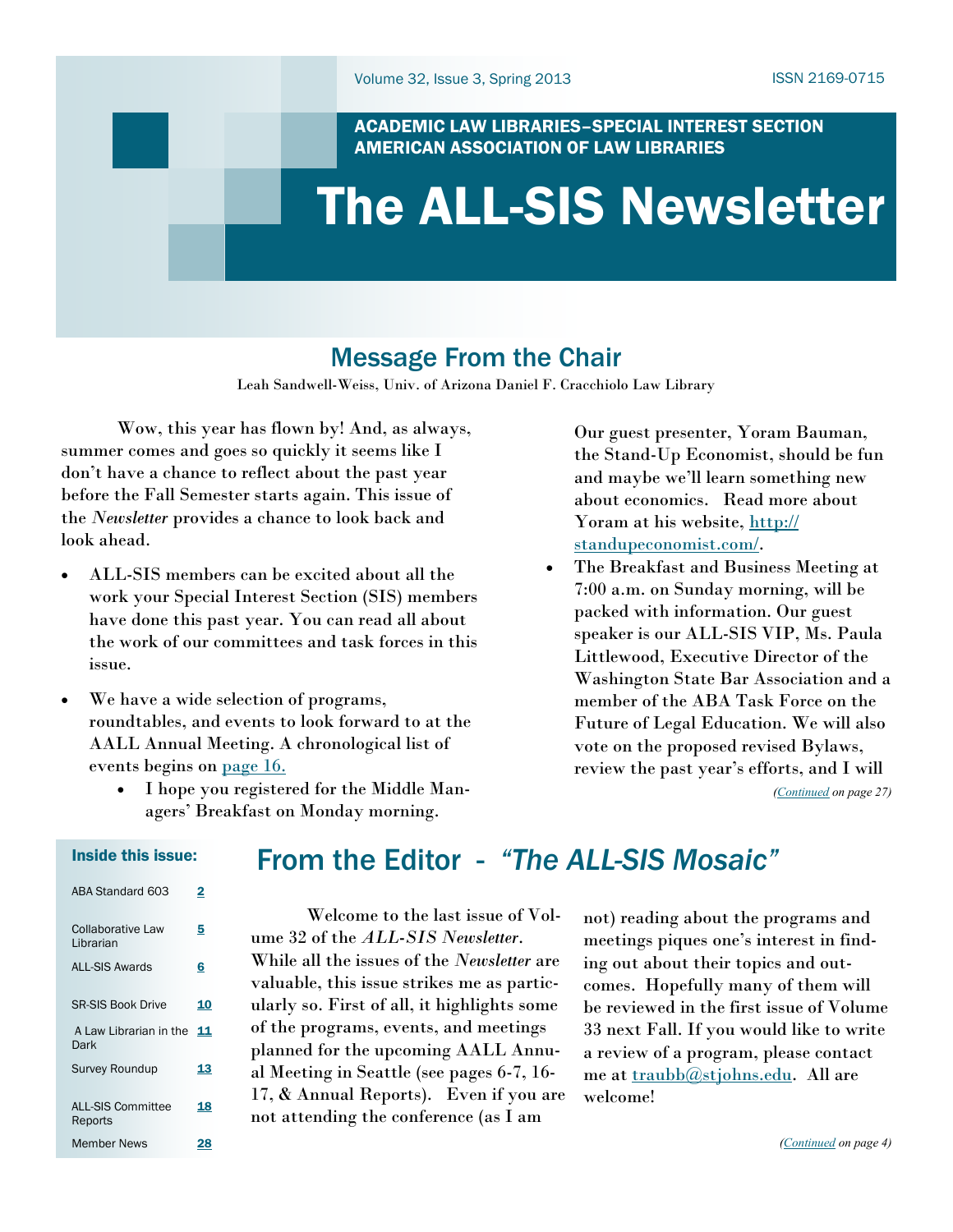# <span id="page-1-0"></span>Update on Proposed Revisions to ABA Standard 603

Scott Pagel, Jacob Burns Law Library, George Washington Univ. School of Law

Many of you know that I am a member of the Standards Review Committee of the ABA. At its April meeting, the SRC considered Standard 603. I wanted to share with all of you a summary of the issues that were discussed at that meeting. This is the very beginning of the process for this standard. 603(d) was considered at a previous meeting (since it relates to security of position and was included in the drafting activities of the Chapter 4 working group). The rest of 603 was not considered until April. And, of course, the rest of Chapter 6 has gone out from Council for comments.

Before going forward I want to make it clear that I am not making statements on behalf of the SRC and, in this forum, will not make any statements for or against the steps taken by the SRC in revising 603. I am merely reporting to an interested group the steps being taken on a standard of importance to that group. In an initial draft of this message I included some of the arguments offered in revising certain sections, but then removed those upon review for fear of being seen as taking a position or stating a reason for an action of the SRC. At this point, regardless of my own views, I am merely reporting on the discussions that took place.

The SRC was working from the recommendations submitted some time ago by the Law Library Committee of the ABA. The notes that are attached are very different from that proposal, and different from the current standard. At this point it is not technically even the draft that will be reviewed at the next meeting, but just a draft based on my own notes from the meeting and in no way official. The working group assigned to 603 will be creating an "official" draft for discussion at the next SRC meeting. It will be reviewed again by the SRC before being sent to the Council for any changes that they want to make, after which it will be released for comments. I understand that SALLD (Society of Academic Law Library Directors) will be having a discussion of the revisions being made

to 603 at the AALL Seattle meeting in July and consider ways for SALLD to offer comments.

I also should note that the types of changes made to 603 are not unique. The SRC is streamlining a lot of standards. They are removing all of the "should" statements and either making them "shall" statements or removing them entirely. They are eliminating adjectives that seem unnecessary and clauses that seem repetitive. They are trying to limit the number of interpretations and moving as much as possible into the standards themselves. Having said that, let me review each of the sections of 603.

603(a) - The Law Library Committee recommended adding as a responsibility of the director the provision of information in appropriate formats. This was done to emphasize the changing environment of legal research. They also recommended that the library director "have a direct, continuing, and informed relationship with the faculty, students, and administration of the law school." The SRC retained the language about having responsibility for providing information in appropriate formats. It was not in favor of the language about the opportunity to have a relationship with any constituency. Related Interpretations 603-1 and 603-4 were deleted.

603(b) - No changes were recommended by the Law Library Committee and no changes were made by the SRC. However, related Interpretation 603-2 was deleted.

603(c) - The Law Library Committee recommended that both a law and a library degree be required. In addition to "a sound knowledge of and experience in library administration," the language already used in 603(c), the Committee recommended that directors have knowledge of and experience in "library finances, human resources, library technology, issues involving legal research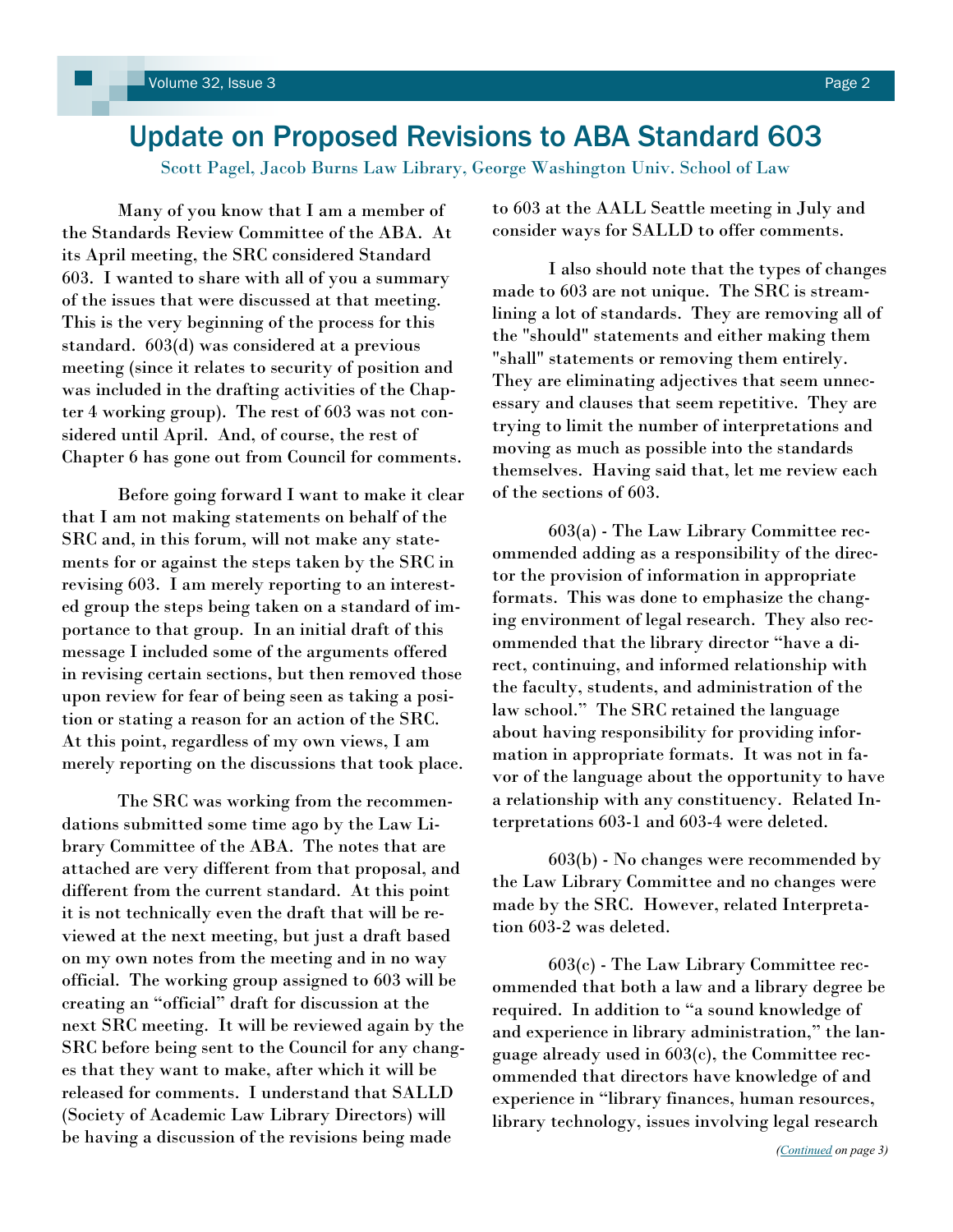# <span id="page-2-0"></span>Proposed Revisions to ABA Standard 603 (cont'd)

#### *([Continued](#page-1-0) from page 2)*

and legal education, and other relevant management experience." The SRC was not in favor of the view that any specific degrees be required for the position, and instead mirrored the language used for other faculty: "appropriate academic qualifications." They also were not in favor of the additional areas of expertise recommended for a director. The adjective "sound" was removed before "knowledge of and experience in library issues." Following a lengthy discussion, the SRC was generally in favor of retaining the "knowledge of and experience in library issues" language.

603(d) - This is the language previously drafted by the Chapter 4 working group that is dealing with all issues involving security. The SRC probably is going to be sending several versions of Chapter 4 to the Council, so 603(d) could still change. It really is being dealt with apart from the rest of 603.

All proposals are still under discussion. The Committee's tentative meeting agendas will appear on the website as soon as they are prepared for the next meeting. See [http://](http://www.americanbar.org/groups/legal_education/committees/standards_review.html) [www.americanbar.org/groups/legal\\_education/](http://www.americanbar.org/groups/legal_education/committees/standards_review.html) [committees/standards\\_review.html](http://www.americanbar.org/groups/legal_education/committees/standards_review.html)

All of the committee drafts are posted on this page: [http://www.americanbar.org/groups/](http://www.americanbar.org/groups/legal_education/committees/standards_review/meeting_drafts.html) [legal\\_education/committees/standards\\_review/](http://www.americanbar.org/groups/legal_education/committees/standards_review/meeting_drafts.html) [meeting\\_drafts.html](http://www.americanbar.org/groups/legal_education/committees/standards_review/meeting_drafts.html)

Once the Committee decides that the proposals it is working on are ready, the Committee will forward its proposals to the Council. The Council will either send the proposals back for more work or circulate them for Notice and Comment, including public hearings. The Committee and the Council will review any comments and determine whether to revise the proposals. After that the Council will decide whether to approve the final revisions. The ABA House of Delegates is given an opportunity to comment on the revisions

after Council approval. The Council's decision after HOD review is final.

So, that is where we stand. Please feel free to contact me if you have any questions. As noted above, I can't speak on behalf of the SRC - I am merely reporting what came from the discussion that was held in April.

#### **Standard 603**

### **REDLINED BASED ON PAGEL'S NOTES FROM APRIL MEETING**

Strike-outs and underlines show changes from the current standards.

#### **Standard 603. Director of the Law Library**

- a) A law library shall be administered by  $law$ school shall have a full-time director of the law library whose principal responsibility is the management responsibilities are managing of the law library and providing information resources in appropriate formats to faculty and students.
- b) The selection and retention of the director of the law library shall be determined by the law school.
- c) A director of a law library should have a law degree and a degree in library or information science shall have appropriate academic qualifications and shall have a sound-knowledge of and experience in library administration sufficient to support the program of legal education and to enable the law school to operate in compliance with the standards.
- d) Except in extraordinary circumstances, a law library director shall hold a law faculty appointment with security of faculty position. The law library director shall hold appointment as a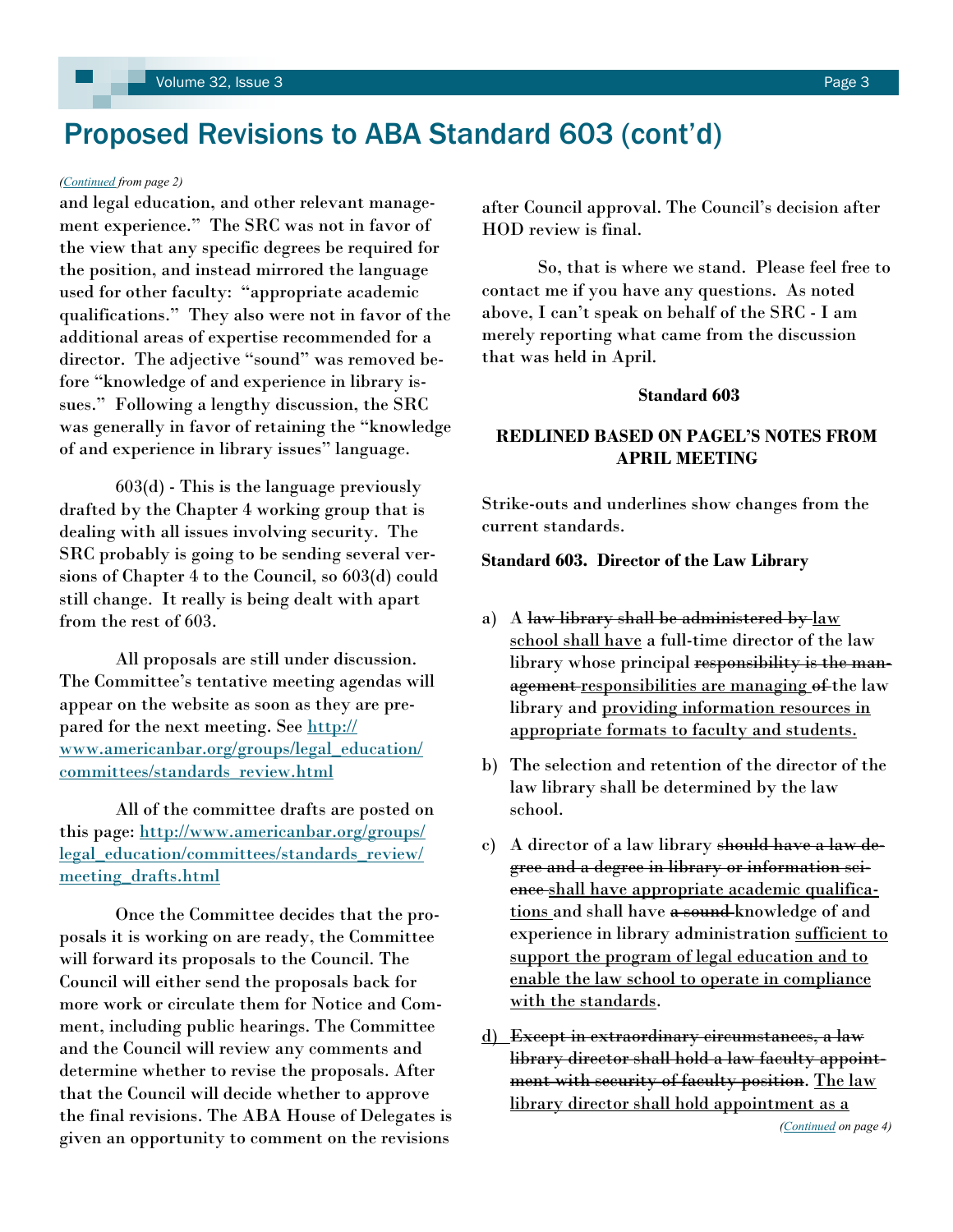# <span id="page-3-0"></span>Proposed Revisions to ABA Standard 603 (cont'd)

*([Continued](#page-2-0) from page 3)*

member of the law faculty with the rights and protections accorded to other members of the full-time faculty under Standard 405.

#### *Interpretation 603-1*

*The director of the law library is responsible for all aspects of the management of the law library including budgeting, staff, collections, services and facilities.*

#### *Interpretation 603-2*

*The dean and faculty of the law school shall select the director of the law library.*

#### *Interpretation 603-3*

*The granting of faculty appointment to the director of the law library under this Standard normally is a tenure or tenure-track appointment. If a director is granted tenure, this tenure is not in the administrative position of director.* 

#### *Interpretation 603-4*

*It is not a violation of Standard 603(a) for the director of the law library also to have other administrative or teaching responsibilities, provided sufficient resources and staff support are available to ensure effective management of library operations.*

#### **Standard 603**

### **CLEAN COPY BASED ON PAGEL'S NOTES FROM APRIL MEETING**

#### **Standard 603. Director of the Law Library**

- a) A law school shall have a full-time director of the law library whose principal responsibilities are managing the law library and providing information resources in appropriate formats to faculty and students.
- b) The selection and retention of the director of the law library shall be determined by the law school.
- c) A director of a law library shall have appropriate academic qualifications and shall have knowledge of and experience in library administration sufficient to support the program of legal education and to enable the law school to operate in compliance with the standards.
- d) The law library director shall hold appointment as a member of the law faculty with the rights and protections accorded to other members of the full-time faculty under Standard 405.

#### *[\(Continued](#page-0-0) from page 1)* From the Editor (cont'd)

As I thought about what to write, however, I realized that all the committee annual reports in this issue are not just 'formalities' to be reported and published. They are a snapshot of our SIS and all it does. We share information via specially created websites and toolkits (Scholarly Communication Task Force, Student Services and Membership Committees), review and improve our existing websites (Faculty Services and Collection Development Committees), hold online discussions (Student Services Committee), plan great programs for the AALL Annual Meeting each year (Student Services, Faculty Services, Collection Development, and Programs Committees), review and write CALI lessons (CALI Committee), and share it all with the entire ALL-SIS membership via the ALL-SIS Newsletter, posts to the ALL-SIS Discussion List, and the ALL-SIS Website. Many thanks to Creighton Miller, our Webmaster, for his invaluable help.

That is quite a wide range of activities in the many varied aspects of our work as academic law librarians. Holding it all together are our leaders (Chair, Vice-Chair, Secretary / Treasurer, and Members-at-Large) who are elected each year after the hard work of the Nominations Committee.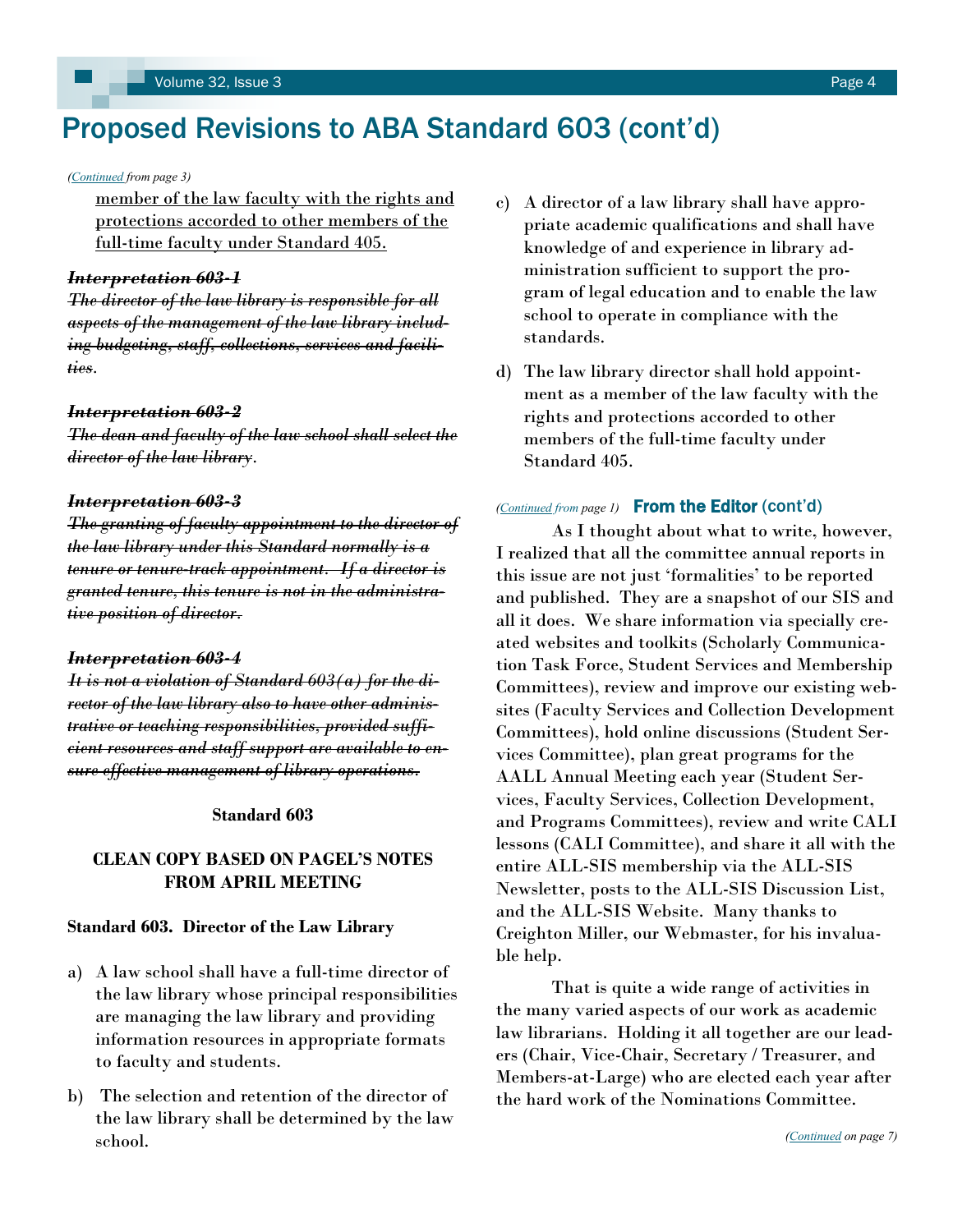# The Collaborative Law Librarian

Thomas Sneed, MacMillan Law Library, Emory Univ. School of Law

# <span id="page-4-0"></span>Should this actually be called The Collaborative Law Librarians?

The idea of collaboration between the law firm and academic worlds (plus our government friends too) is certainly not a new idea. There are many librarians who write and speak on the topic, and more are constantly joining the conversation. As I look around our profession, and as everyone gets ready to convene at various conferences over the summer months, there is a lot going on that speaks to librarians working together across industry lines to better the legal profession.

#### **Working Together at Conferences**

When I go to conferences, I tend to focus on sessions in one of two types of programing: the areas most relevant to my current focus or topics that are completely new. I want to see what my peers in similar job functions are doing and, alternatively, try to learn something completely new. Recently, I have been looking for sessions dealing with the "ready to practice" issue and how private and academic librarians can work together to better prepare future attorneys. Not surprisingly, examples are everywhere. Take a look at some of the listings for the upcoming AALL annual meeting and you will see numerous instances of academic and private firm librarians working together on topics that show similar thought processes and methods for both research and instruction. At the recent annual meeting for SEAALL, a pre-conference institute focused on the topic of *Firms, Government, and Law Schools: Finding Common Ground to Produce Practice Ready Graduates*. It proved to be a great example of law librarians from each of our core groups coming together to discuss key topics in the law firm world in front of a crowd of primarily academic librarians. In the end, these can be valuable learning and networking opportunities.

#### **Working Together in Teaching**

Another area of cooperation that is becoming more prevalent can be found in the classroom. Many law schools are now offering classes on legal technology in the law firm, with librarians often being part of the teaching team along with lawyers, other private firm staff (including librarians) and even IT personnel. I am particularly interested as my library is currently working on a class in this area for the next academic year. These teaching opportunities are important on several fronts. The students have the opportunity to learn about technologies that they will see as practicing attorneys that are often beyond the scope of their substantive core classes. Knowledge management, competitive intelligence and case management systems sound more like topics for library science school than law school, but they are a very real part of the toolbox of a 21st century lawyer. Furthermore, this is yet another opportunity to work with our colleagues outside the law school. I may be less experienced with some of these technologies, but I can find and work with people who have that expertise. We all know students love hearing examples from those in the profession and I know this will be a perfect situation for just those stories.

For these first few editions of *The Collaborative Law Librarian*, I have been setting the stage for the focus of the column. For the next edition, keep an eye out for our first contribution from one of our colleagues from the PLL-SIS for a different perspective on our efforts within the larger legal profession.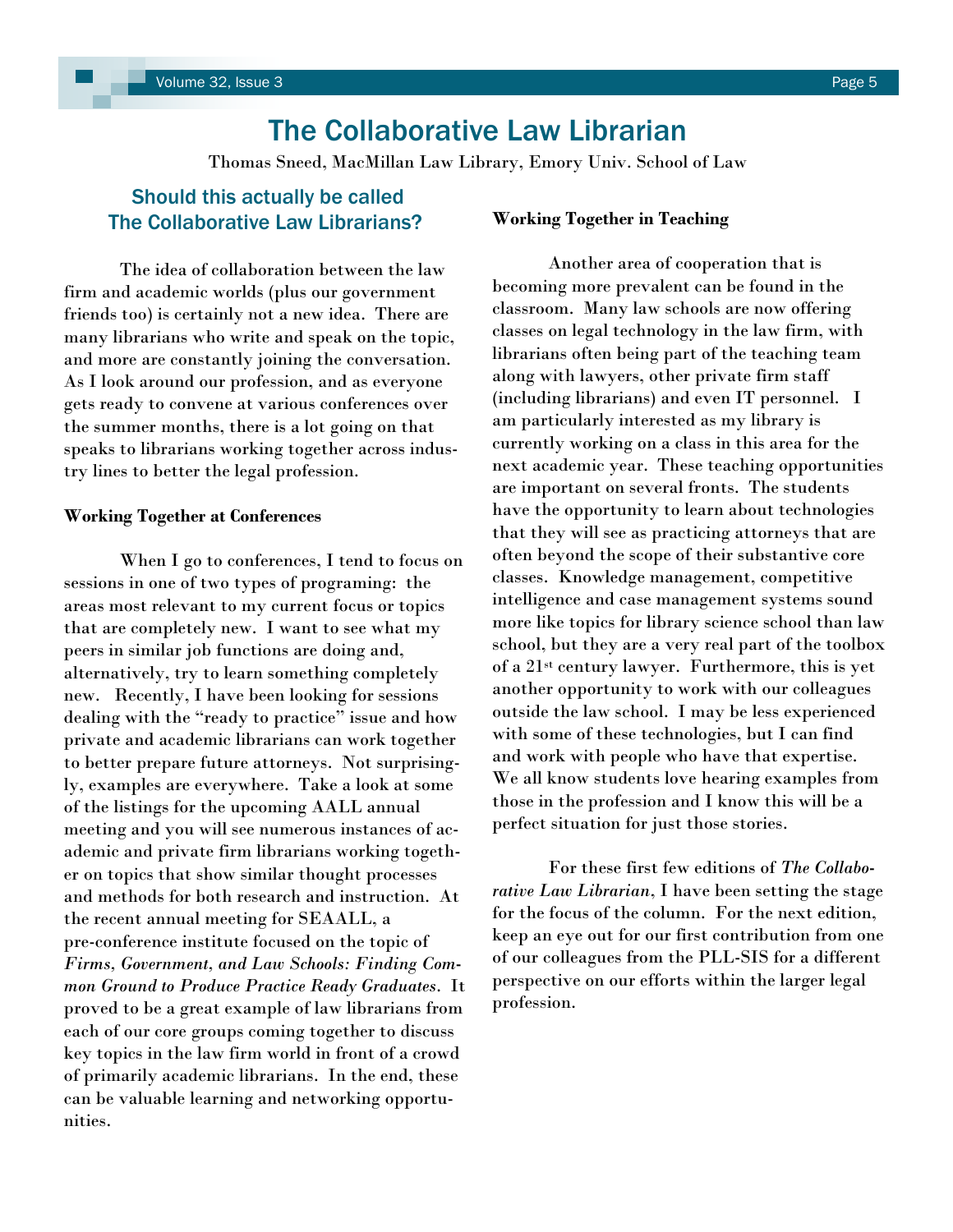# 2013 ALL-SIS Awards & Grants

Jane Larrington, Univ. of San Diego Legal Research Center

<span id="page-5-0"></span>On behalf of the ALL-SIS Awards Committee, it is my great pleasure to announce the following 2013 ALL-SIS award and grant winners.

**2013 ALL-SIS Frederick Charles Hicks Award for Outstanding Contributions to Academic Law Librarianship** is awarded to **Judith M. Wright**. Judith is the Associate Dean, Library & Information Services, at University of Chicago D'Angelo Law Library.

The Frederick Charles Hicks Award for Outstanding Contributions to Academic Law Librarianship recognizes sustained efforts to improve academic law librarianship.

Judith's approaching retirement brings to a close forty years of service not only to the University of Chicago D'Angelo Law Library, but to the academic law library community at large. Over the course of her distinguished career, Judith has chaired numerous national committees and led a variety of projects at the local, regional, and national levels. She has modeled forward-looking practices in her own library and generously shared those models with colleagues at other institutions. She has managed two extensive renovations and has shared her facilities expertise in presentations and writings.

Through a generation of change brought by automation, desktop computers and networks, Judith was a leader both on the University of Chicago campus and in the greater law library community in adopting new technologies and leveraging them to improve library work. She has been a steward of the academic law library profession in the ABA and AALS and through her work with the Law Library of Congress.

**2013 ALL-SIS Outstanding Service Award**  goes to **Creighton J. Miller, Jr.** Creighton is Librarian for Research & Bibliographic Instruction at Washburn University School of Law Library.

The ALL-SIS Outstanding Service Award honors an ALL-SIS member who has made outstanding contributions to the SIS in areas of section activity and professional service.

Creighton has served diligently as the ALL-SIS webmaster since 2010. He can always be relied upon to quickly and effectively respond to requests to update various portions of the website. With the many active ALL-SIS committees this is no small feat! In addition to his service as webmaster, Creighton's history of service to the ALL-SIS includes serving on the Task Force to Review and Update the ALL-SIS Web Presence, the ALL-SIS Archives and Website Committee, and the Faculty Services Committee. His dedication to maintaining and improving the ALL-SIS website is an invaluable service to the ALL-SIS.

**2013 ALL-SIS Outstanding Article Award** goes to **Lee F. Peoples** for his article, *Testing the Limits of WestlawNext*, 31 LEGAL REFERENCE SERVS. Q. 125-49 (2012). Lee is the Oklahoma City University School of Law Professor and Law Library Director.

Lee has published a number of articles, books, and book chapters on comparative law and on the impact of technology on legal research, the judiciary, and the law. He is co-founding editor of the Legal Information and Technology eJournal on SSRN.

Prior to his appointment as Law Library Director in 2010 he served as Associate Director, Associate Director for Faculty and Research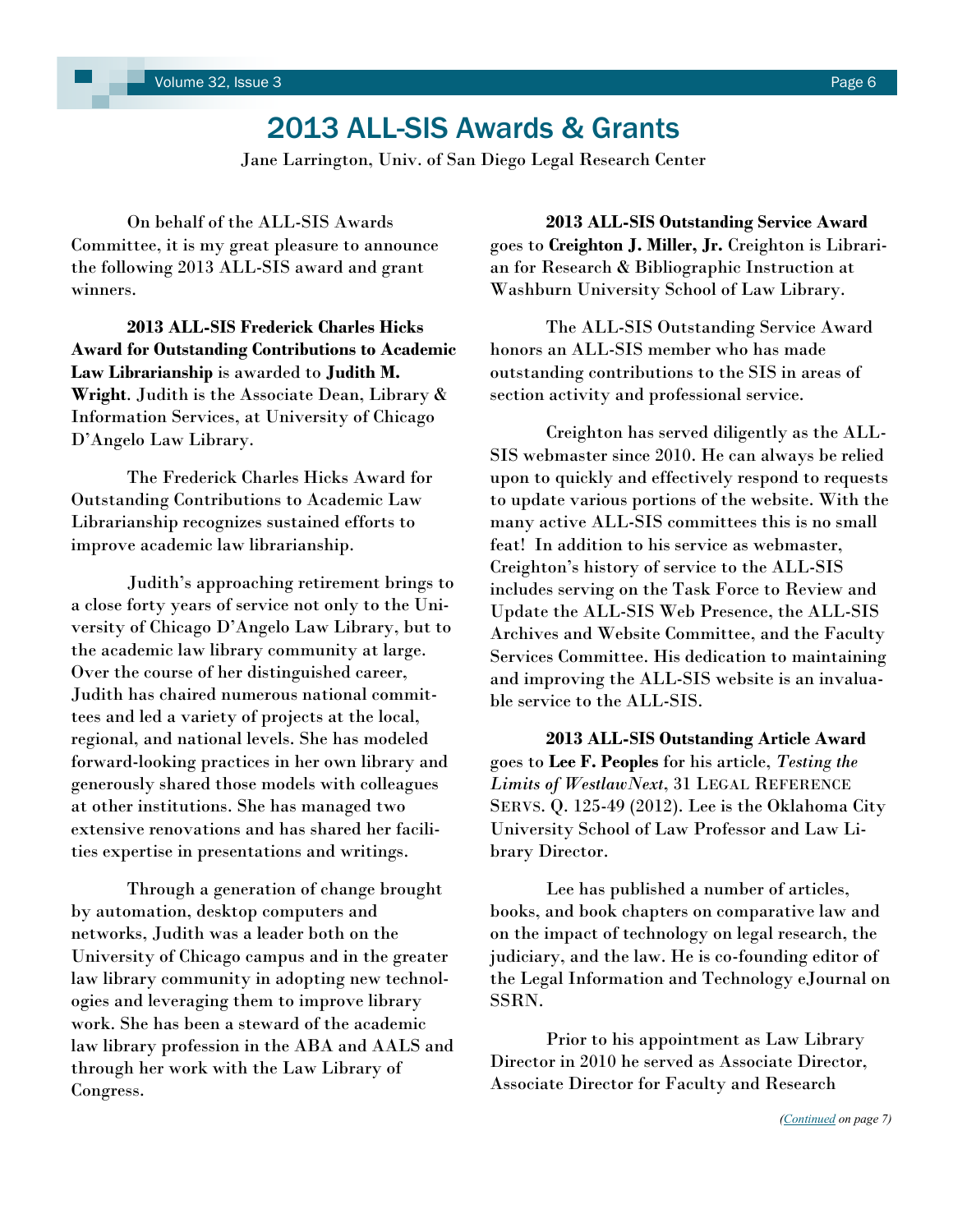# <span id="page-6-0"></span>ALL-SIS Awards (cont'd)

*([Continued](#page-5-0) from page 6)*

Services, and Head of Reference Services. Before joining the faculty Professor Peoples practiced law in Oklahoma City. He is admitted to practice in the State of Oklahoma, Western District of Oklahoma, and Tenth Circuit Court of Appeals.

**2013 ALL-SIS CONELL Grants** are awarded to **Stacy Posillico** and **Isaac Samuels**. They each will receive \$500 for the purposes of attending CONELL.

Stacy graduated from Northeastern University School of Law in 2001 and practiced law for many years before becoming a law librarian. She recently graduated with her M.L.S. from St. John's University and is currently working as a Reference Librarian & Library Webmaster at the Gould Law Library which is part of the Touro College, Jacob D. Fuchsberg Law Center.

Isaac received his J.D. from Touro Law in May of 2009, and will graduate with his Master's in Library Science from St. John's University in May of this year. He currently serves as a Reference Librarian and Education Technology Specialist at Touro Law Center. Both Stacy and Isaac have agreed to become members of the New Academic Law Librarians Meeting (NALLM)/ Mentoring Committee and will write an article for the *ALL-SIS Newsletter* about their experience at CONELL.

**2013 ALL-SIS Regular Member Stimulus Grant**: Emily Roberts is the winner of the Regular Member Stimulus Grant and will receive \$1000 to attend the AALL Annual Meeting this year. Emily is currently a Law Librarian for the Congressional Research Service of the Library of Congress. She worked as a firm librarian since 2008, first in New York City and then in Philadelphia. Emily has a M.L.S. from Pratt Institute and a J.D. from Brooklyn Law School.

**2013 ALL-SIS Active Member Stimulus Grant**: Frances Brillantine is the winner of the Active Member Stimulus Grant and will receive \$1000 to attend the conference this year. Frances has been a member of ALL-SIS since 1990, and an active member since 2007. She has served on the Middle Managers Breakfast and Awards Committees. Currently, Frances serves as the Vice Chair of the Student Services Committee and is a member of the Public Relations Committee. Frances has been the Head of Access Services at Catholic University of American Law Library since 2000.

Congratulations to all the winners who will be recognized at the ALL-SIS Reception and Awards Ceremony to be held on Sunday, July 14, 2013, 6:30 p.m. – 8:30 p.m. at the University of Washington Law School, during the 2013 AALL Annual Meeting.



*[\(Continued](#page-3-0) from page 4)* From the Editor (cont'd)

Volunteers of particular note are selected for awards by the Awards Committee – not an easy task!

This 'snapshot' of ALL-SIS is full of color and detail. So read the committee reports published here, and any additional ones that are later published on the ALL-SIS website, as pieces of a beautiful mosaic. Hopefully you will decide to add your 'paint' to it by volunteering in your area of interest!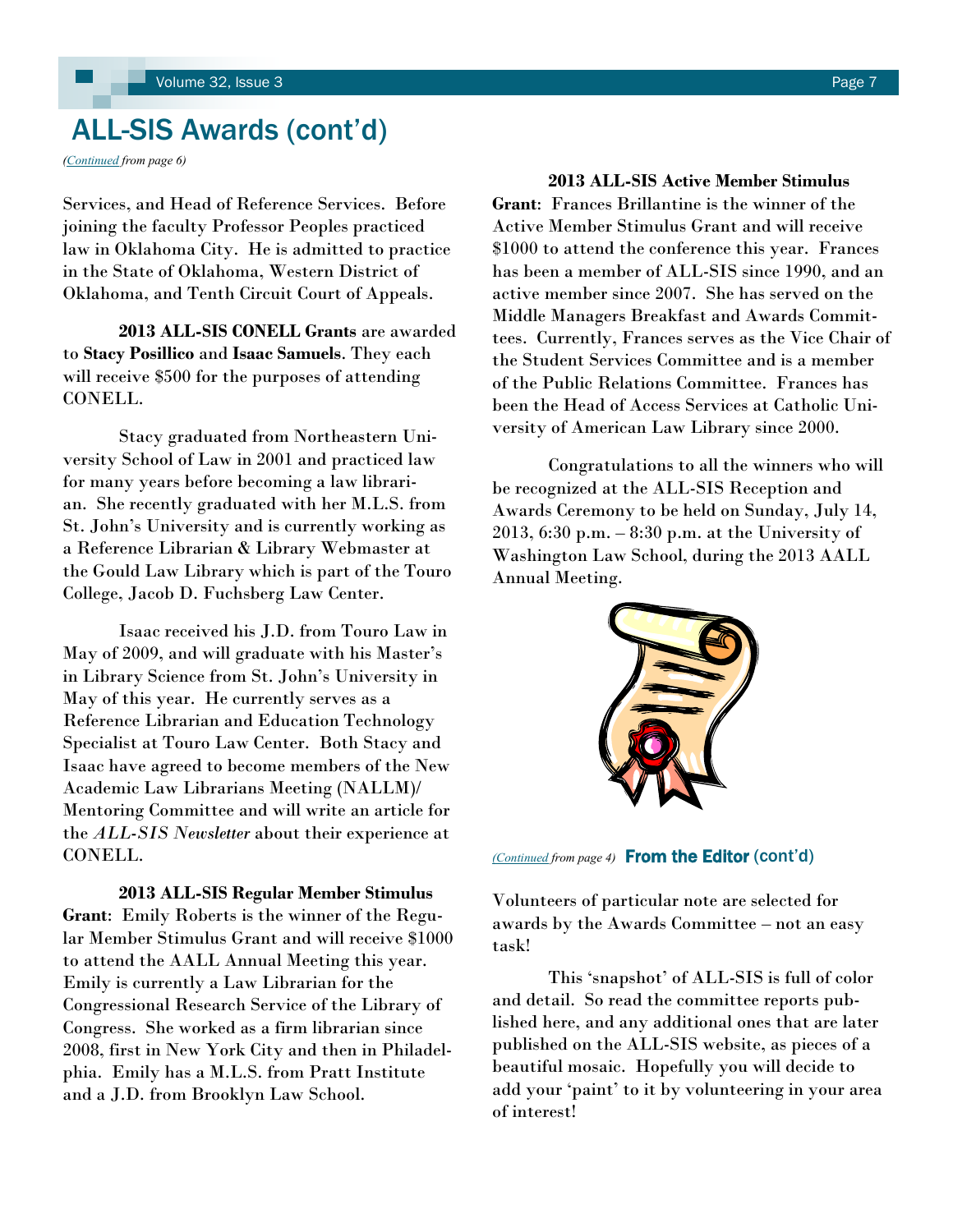# Scholarly Writing Mentor Program

Carla P. Wale, Shapiro Law Library, Northern Illinois Univ. College of Law

The ALL-SIS Research and Scholarship committee is pleased to announce the creation of its Scholarly Writing Mentor Program, a mentorship network for the law librarian community. The committee is currently soliciting mentors and mentees. The network has been designed to assist both novice and veteran scholars, leading to quality discussions which include the sharing and receiving of advice and ideas on everything from drafting abstracts, to organizing your argument, to soliciting manuscripts, the publication process, and beyond. No matter what a participant's scholarship topic, phase of writing, or level of experience, the committee hopes to match all participants into mutually beneficial mentor-mentee relationships so that participants can achieve their research goals. If you are interested in serving as a mentor or you want to be a mentee, please send an email to [LawLibarians-](mailto:LawLibariansMentor@gmail.com)[Mentor@gmail.com.](mailto:LawLibariansMentor@gmail.com)

This network is a great way to bend someone's ear about scholarship topic ideas, get help with overcoming the dreaded writer's block, as well as providing editing assistance and advice. After completing a short profile, participants will be given contact information and some icebreaking questions that can be used to help participants introduce themselves and their scholarship goals. Whether you are working against a deadline or simply interested in pursuing some research and writing for pleasure, this network will provide you with the tools and guidance to help you meet your goals and to obtain meaningful feedback on your work.

Along with the Scholarly Writing Mentor Program, the Research and Scholarship committee is also in the process of creating a wiki offering information about various publication opportunities available to law librarians as well as information on grants, workshops, and conferences. The wiki also contains links to blogs, articles, and

guides selected to assist members of the law library community, by outlining best practices for publication. The wiki is available at [http://](http://lawlibrarianswrite.pbworks.com/) [lawlibrarianswrite.pbworks.com/.](http://lawlibrarianswrite.pbworks.com/)

The Research and Scholarship committee was formed in July 2012 with the goal of assisting law librarians with their research efforts and promoting law librarian scholarship. In addition to creating the mentorship network , the committee will also help spread the word about existing networking and scholarship collaboration opportunities. You can keep up to date with research, scholarship, and publication information and opportunities by joining the Law Librarians Write group on LinkedIn and following us on Twitter @LawLibsWrite. You can also email the subcommittee anytime at [LawLibarians-](mailto:LawLibariansMentor@gmail.com.)[Mentor@gmail.com.](mailto:LawLibariansMentor@gmail.com.)

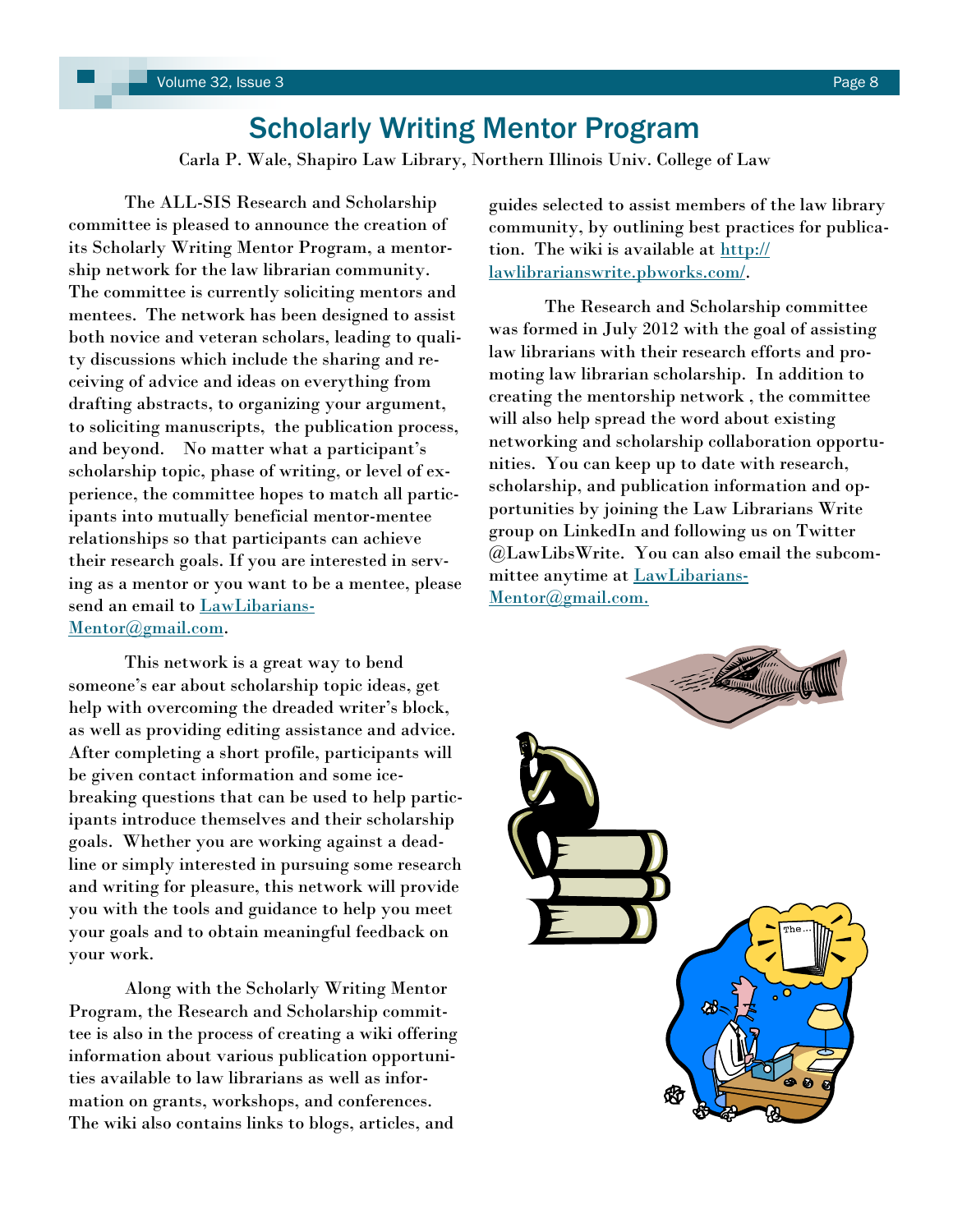# Harvard Law School Library Hosts Outreach Showcase Sharedown

Lisa Junghahn, Harvard Law School Library

On the morning of Friday, March 22, a mix of 25 librarians gathered at Harvard Law School to discuss and share practices on all things outreach – whether to students, faculty or lawyers.

This free event, titled *Outreach Showcase Sharedown,* started with networking over coffee and pastries. Breakfast was followed by the first of two discussion rounds, on topics such as *the new frontier for outreach*, *timing for outreach*, and *outreach personnel*.

Some interesting ideas that came from this conversation included:

- Use roaming reference and go where the students are – such as the student center
- Define outreach for a department so that librarians offer similar service levels
- Have an outreach leader who can think about strategy and build cohesiveness

After a pastry break, attendees identified a second round of discussions; topics included *outreach in the age of MOOCs*, *marketing*, and *playful outreach*. Further interesting practices were shared:

- Consider ways to build community for online learners by offering physical space and online tools to facilitate conversations
- Offer a student research competition to increase student-librarian interaction
- Reach out with a monthly 1-page, easy-to-read newsletter to be posted in the bathroom

Next, attendees heard short talks on various outreach efforts. One innovative program being used at Harvard and local public libraries is the Awesome Box. The Awesome Box allows patrons to share "awesome" book suggestions with fellow readers by depositing checked books into the Box rather than into the regular returns. "Awesome" books will be linked to a website for community members to learn about and explore

potential book titles. See, for example, [http://](http://librarylab.law.harvard.edu/awesome/) [librarylab.law.harvard.edu/awesome/](http://librarylab.law.harvard.edu/awesome/)

Finally, groups went out for informal lunches in Harvard Square.

# New Website for State Online Legal Information

Deborah Norwood, Jacob Burns Law Library, George Washington University

Since 2009, many volunteers have worked diligently to publicize the need for authentication and preservation of digital legal materials. State working groups gathered and compiled lists of legal materials, which were used to create an inventory of what was available in each state.

The [Digital Access to Legal Information](http://www.aallnet.org/main-menu/Leadership-Governance/committee/activecmtes/dali.html)  [Committee](http://www.aallnet.org/main-menu/Leadership-Governance/committee/activecmtes/dali.html) (DALIC) has created a [new website](http://community.aallnet.org/digitalaccesstolegalinformationcommittee/stateonlinelegalinformation) to host information about the status of online legal materials in every state with respect to authentication, official status, preservation, permanent public access, copyright, and universal citation.

The new website brings together information from AALL's National Inventory of Legal Materials and updates AALL's [Preliminary Analysis of](http://www.aallnet.org/Documents/Government-Relations/2011stateinventory.html)  [AALL's State Legal Inventories](http://www.aallnet.org/Documents/Government-Relations/2011stateinventory.html), [2007 State-by-](http://www.aallnet.org/Documents/Government-Relations/2007statereport.html)[State Report on Authentication of Online Legal Re](http://www.aallnet.org/Documents/Government-Relations/2007statereport.html)[sources,](http://www.aallnet.org/Documents/Government-Relations/2007statereport.html) and [2009-2010 State Summary Updates.](http://www.aallnet.org/Documents/Government-Relations/2009statereport.html) State pages will be updated as information changes. DALIC members will monitor the site and periodically check in with AALL'-s state working groups to ensure the accuracy of the information.

DALIC also welcomes your additions or updates to information about legal materials in your state. If you have information to offer, please fill out our [online form.](http://www.surveymonkey.com/s/onlinelegalinformation) A member of DALIC will contact you to verify the information you provide.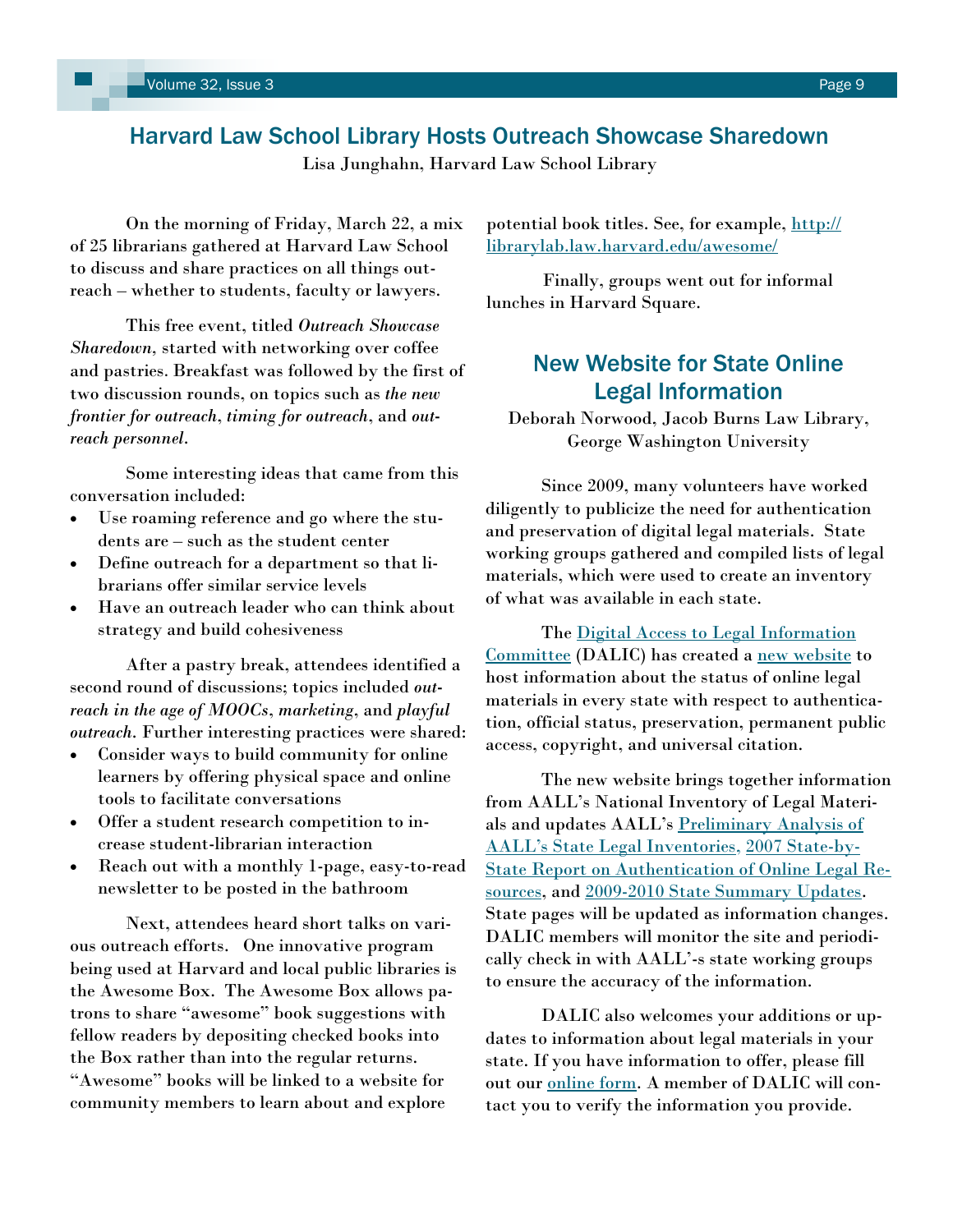# It's Raining Books!

Stacy Etheredge, W. Va. Univ., Farmer Law Library

<span id="page-9-0"></span>It's time to start gearing up for the 15th Annual Children's Book Drive! This book drive, sponsored by the Social Responsibilities SIS, is held every year in conjunction with the AALL Annual Meeting. In honor of our host city, Seattle, this year's theme is "It's Raining Books!".

The 2013 recipient is Page Ahead, a leading provider of children's literacy services in Washington State, serving more than 30,000 children in need every year; see [www.pageahead.org.](http://www.pageahead.org) Since 1990, Page Ahead has given 2.2 million new books to more than 650,000 children. Some excerpts from "What [Children Say About Page Ahead](http://www.pageahead.org/about_testimonials_what-children-say-about-page-ahead.php)":

 "Thank you for my book. It is the best book I have at my house, it's the best and the goodest. I've never had one before." (Irina)

 "Thank you for the free book. It was the best story I avy red. I am raeding it to my brother. I love my book so much that I look at it avy day." (Hannah)

How can you help Page Ahead provide books to the children of Washington State?

- Order a book online from the "AALL Seattle 2013 Book Drive" wish list on Amazon.com, by searching the Wish Lists for the keywords "aall seattle", or by going straight to [www.amazon.com/wishlist/1I3UBA299CUQT](http://www.amazon.com/wishlist/1I3UBA299CUQT)
- Send a check [made out to AALL] or online bookstore gift card to the Book Drive team: Stacy Etheredge West Virginia University College of Law George Farmer Library One Law Center Drive Morgantown, WV 26506
- Drop off books during the AALL Annual Meeting at the SR-SIS table in the Exhibit Hall.
- Give checks or online bookstore gift cards to any SR-SIS member during the AALL Annual Meeting.

If you have any questions, please contact the 2013 Book Drive Team: Stacy Etheredge (Chair), [stacy.etheredge@mail.wvu.edu,](mailto:stacy.etheredge@mail.wvu.edu) JR Kerns, [robert.kerns@mail.wvu.edu,](mailto:robert.kerns@mail.wvu.edu,) or Lucinda Valero, [lucinda.valero@mail.wvu.edu.](mailto:lucinda.valero@mail.wvu.edu) 

The Social Responsibilities SIS and AALL continue the tradition of giving something back to the community that hosts our Annual Meeting through this, our fifteenth annual Children's Book Drive. For a list of prior book drives, please see [www.aallnet.org/sections/sr/projects.](http://www.aallnet.org/sections/sr/projects)



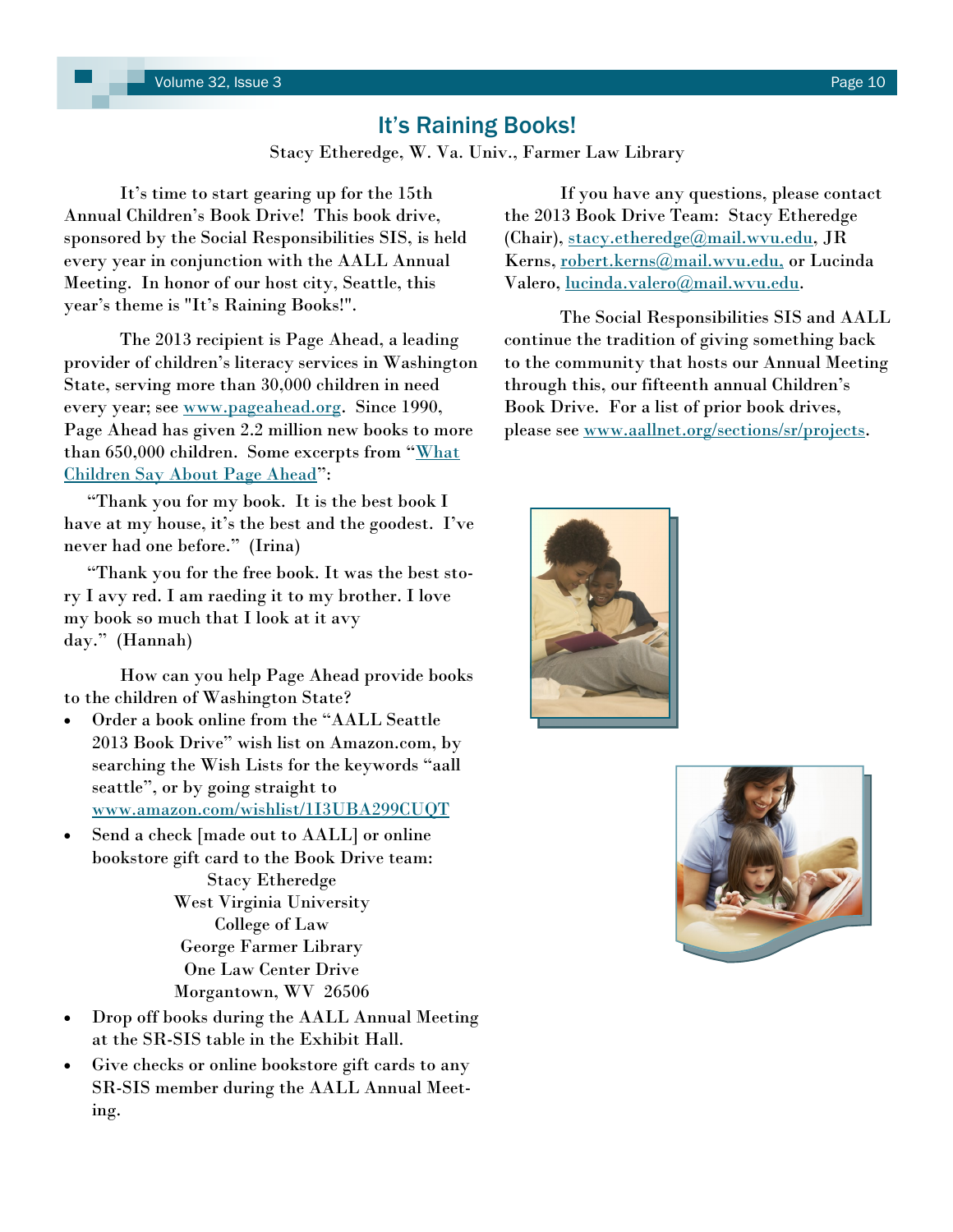# A Law Librarian in the Dark

Yasmin Sokkar Harker, C.U.N.Y. School of Law Library

<span id="page-10-0"></span>Welcome to the Summer 2013 "Law Librarian in the Dark" column. Now in its fourth year, "A Law Librarian in the Dark" highlights movies for law libraries and law library feature film collections. Movies about lawyers, law schools, litigation, famous trials, crime and punishment, or movies that contain "legal themes" are all possible topics. If you have a DVD title that you would like me to review, e-mail me at [yasmin.harker@law.cuny.edu.](mailto:yasmin.harker@mail.law.cuny.edu) 

In this issue, I will be discussing a documentary that details the case of brutal crime and subsequent trial that had been the center of media attention in 1989 - the Central Park Jogger case. In 1989, a female jogger was brutally assaulted, raped and beaten in Central Park, New York. Five juvenile men - all children of color - between the ages of fourteen and sixteen were accused and convicted based on confessions they had made to the police. Their names are Antron McCray, Korey Wise, Raymond Santana, Yusef Salaam and Kevin Richardson. Although the young men recanted their confessions almost immediately claiming that they were coerced, they were found guilty on the basis of those confessions and served prison sentences. They became known as the Central Park Five. More than ten years later, a convicted serial rapist Matias Reyes confessed to the crime and the convictions of the young men were overturned. Looking back on the case, many have commented that despite the fact that the confessions contained many discrepancies and despite that lack of physical or DNA evidence, the young men were very easily convicted - both in the courtroom and in the media. The Manhattan D.A. at the time, Robert Morganthau stated, "If we knew then what we knew now, we wouldn't have indicted these guys."

Through interviews and clips from newscasts and newspapers, *Ken Burns: The Central Park Five* focuses on a criminal justice system,

media and a society that so easily convicted five juveniles of color for a crime they did not commit. The documentary begins with clips from the confession of Matias Reyes, the actual rapist, then immediately shows clips of the media coverage of violence and crime in New York City at the time. It reveals a city that was becoming very divided. The city had been experiencing a growth in wealth that came with the financial industry side by side with poverty, the problems of crack addition, and a rise in violent crime. Many people were afraid and many were calling for the city to do something to combat this rise in violence of crime. Jim Dwyer, a New York Times journalist, says of the Central Park Five: "this was a proxy war being fought and these young men were the proxies for all other kinds of agendas."

The documentary then delves into interviews with each of the members the of Central Park Five. Now in their thirties, the men detail what their lives in Harlem had been like, what they had been doing the night of the crime, and how they had been coerced into confessing on the night of the crime. They detail how they had been arrested and detained for hours without food or sleep. They detail how they had denied any wrongdoing for hours, but were finally worn down. They detail how they were coached into placing themselves at the scene of the crime, how they were told that that if they accused each other, then they would be able to go home. Antron McCray describes how the police had pulled his father aside and when his father came back he said, "tell these people what they want to hear so you can go home." Their memories of the night portray the fear and confusion felt by fourteen, fifteen and sixteen year old children.

The documentary also details the media uproar that was occurring at the same time and *[\(Continued](#page-11-0) on page 12)*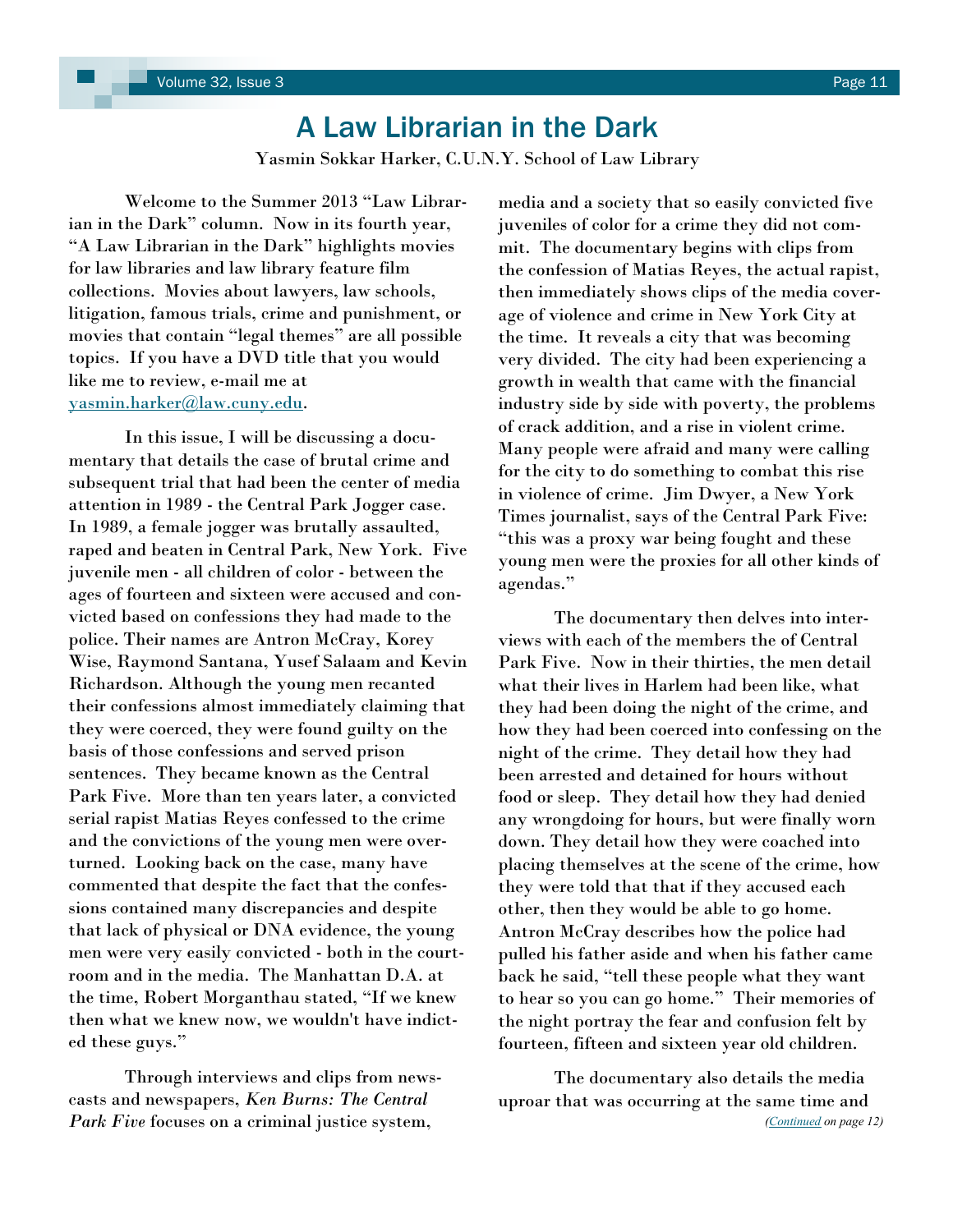# <span id="page-11-0"></span>A Law Librarian in the Dark (cont'd)

how the young men were already condemned by the media. Headlines called the accused a "wolf pack", that "blazed a nighttime trail of terror" through their night of "wilding". Interestingly, the media focused on the word "wilding", saying that "wilding" was a word used by young urban youths meaning "attacking people just for the fun of it". The origins of the word "wilding" are still unclear. One New York Times journalist states, "I look back at the jogger case and wish I had been more skeptical as a journalist."

Through clips from the media, the documentary showed a city that was putting immense pressure on the city for the crime. There were protests demanding that action be taken against this type of crime. Mayor Koch called this case "a test of the criminal justice system". Donald Trump took out a full page newspaper ad calling for New York to "take back the death penalty". Pat Buchanan called for the accused to be hanged. One historian in the documentary notes how during the same time frame, a woman in Brooklyn had been raped and thrown off of a roof, but that case was mostly ignored by the media.

Faced with pressure from the public, the documentary details how the police and the prosecutors were pressed into aggressively pursuing and prosecuting the case despite the lack of DNA and physical evidence, and despite the fact that there had been a serial rapist committing crimes in the same area. One of the jurors from the case says in his interview that he was blamed for asking questions and "holding up the case" and that he was ultimately pressured to vote guilty.

The documentary's interview with Korey Wise shows an interesting twist to the case. In 2001, after spending over a decade in prison, Korey Wise meets Matias Reyes in prison. Wise does not know at the time that Reyes is the actual rapist, but recalls getting into a fight with him. He recalls Reyes apologizing to him and Wise accepting the apology. Shortly thereafter, Reyes confess-

*([Continued](#page-10-0) from page 11)* es to the crime, saying that he saw suffering in the eyes of Wise and felt guilty because Wise was being punished for a crime he did not commit.

> Although the Central Park Five were eventually exonerated, they had all served their time in prison. Interviews with them reveal men who were forced to grow up too soon in brutal prison settings, and men who had their childhoods taken away from them. Even more, the documentary shows the media's faint coverage of news of exoneration. A headline from 2002 says, "Not So Fast on Clearing Jogger 5." A journalist in the documentary notes, "the coverage in 2002 was worse than what had happened in 1989, more resistant to fact, more obstinate about being wrong."

The documentary covers an important piece of history and shows a society, a media and a criminal justice system that can so easily ignore facts, succumb to emotion and destroy the lives of young men and boys of color. It is an engaging, intelligent work that is highly recommended for all collections.

The movie was released and screened for a limited time in select theaters in 2012.

In the fall 2012, city lawyers subpoenaed Ken Burns for unreleased footage and interviews to help them defend a lawsuit by the Central Park Five against the city. In early 2013, a District Court Judge in New York City blocked the subpoena. citing journalists' privilege.

Since the movie was released, a petition to fire Elizabeth Lederer, who had been the prosecutor in the case, from her job as a professor at Columbia Law School has been circulated. Ken Burns refuses to support the petition stating that it is "just simple retribution" and that he is "appalled" by it.

For more information about the petition to fire Elizabeth Lederer, take a look at this New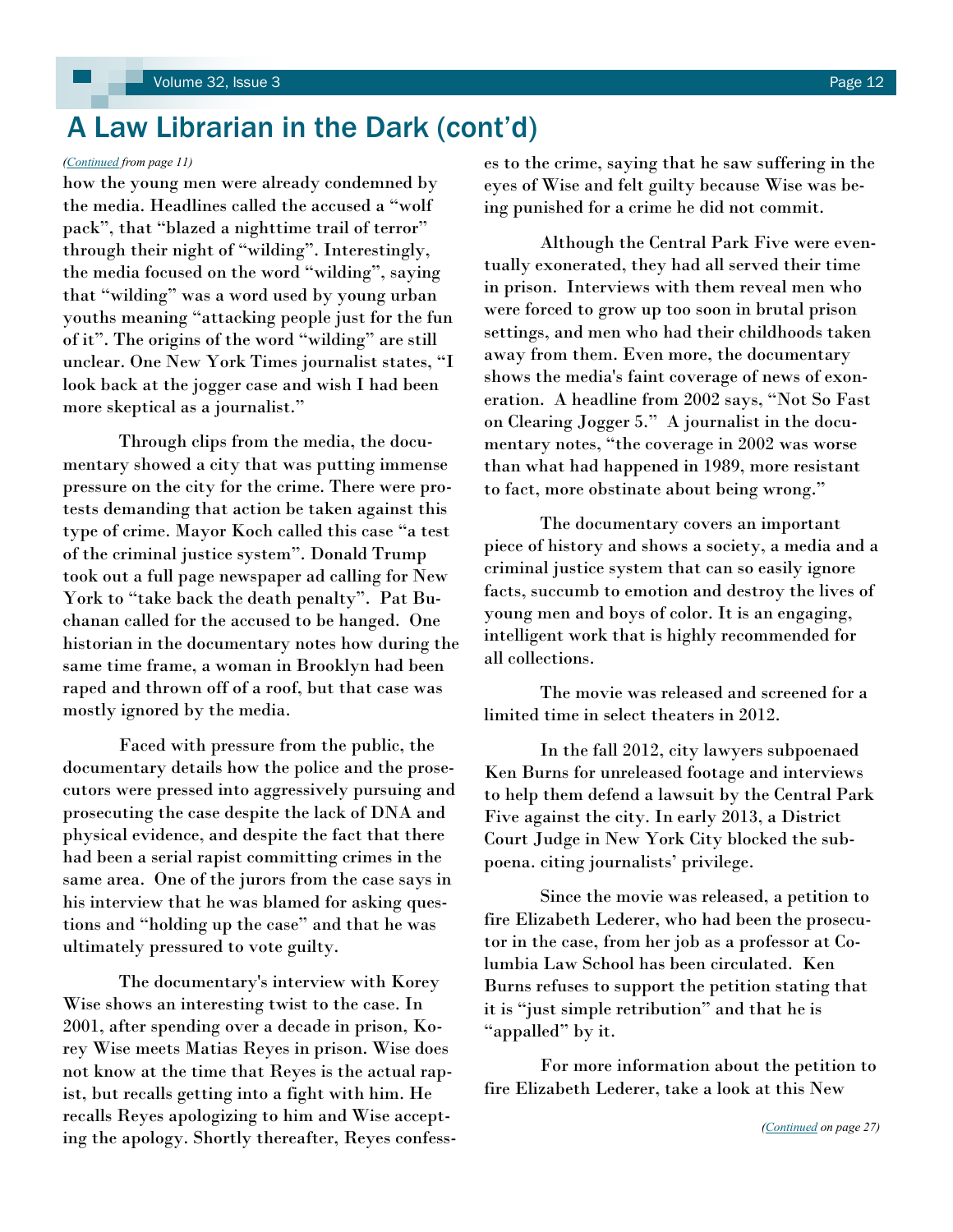# Survey Roundup

I-Wei Wang, Univ. of California, Berkeley, School of Law Library

<span id="page-12-0"></span>This article compiles the results reported from informal surveys circulated via the ALL-SIS listserv in 2012 (it has been a while since the last Roundup). Questions posed via the forum which received minimal response or which sought qualitative or narrative responses that could not be readily quantified have been omitted.

In this period, the survey that engendered the most interesting discussion asked about nontraditional materials loaned by law libraries. Although responses were not readily reduced to sheer numbers, it was interesting to see what respondents considered to be "weird" items to circulate (Ping Pong balls) versus fairly standard (e.g., laptops).

# *Faculty/Student Services & Programs*

# Question: **What weird things do you circulate?**

Summary: 10 schools listing many items –

IT equipment:

- Power cords/chargers/batteries for laptops or mobile devices (4 schools)
- Digital cameras and voice or video recorders (4 schools)
- Laptop/tablets/e-readers (3 schools)
- Flash memory drives (3 schools)
- Peripherals (mouse devices, keyboards, headphones, adapter cords) (3 schools)
- Laptop locks

"Old school" technology:

- Calculators (2 schools)
- Cassette tape players (2 schools)
- 3.5-inch floppy drive

Entertainment:

- Sports equipment (5 schools) (outdoor camping/backpacking, climbing, GPS device; water canoe/kayak, fishing, river raft tubes; snow - skiing, sledding, snowshoeing, skating; ball sports - baseball, bocce, croquet, football, kickball, Ping Pong, squash, volleyball; other - bike/scooter, binoculars, fishing, Frisbee)
- Media (3 schools) --Popular movies/TV on DVD (2 schools) Audio CDs
- Games (4 schools) Cards/board games (4 schools) Puzzles (2 schools)

Study or research-related:

- Whiteboard supplies (2 schools)
- Book or laptop stands, lap desks (2 schools)
- "Do Not Disturb" signs
- Eyeglasses
- Practical and Other:
- Umbrellas (3 schools)
- Keys
- Signholders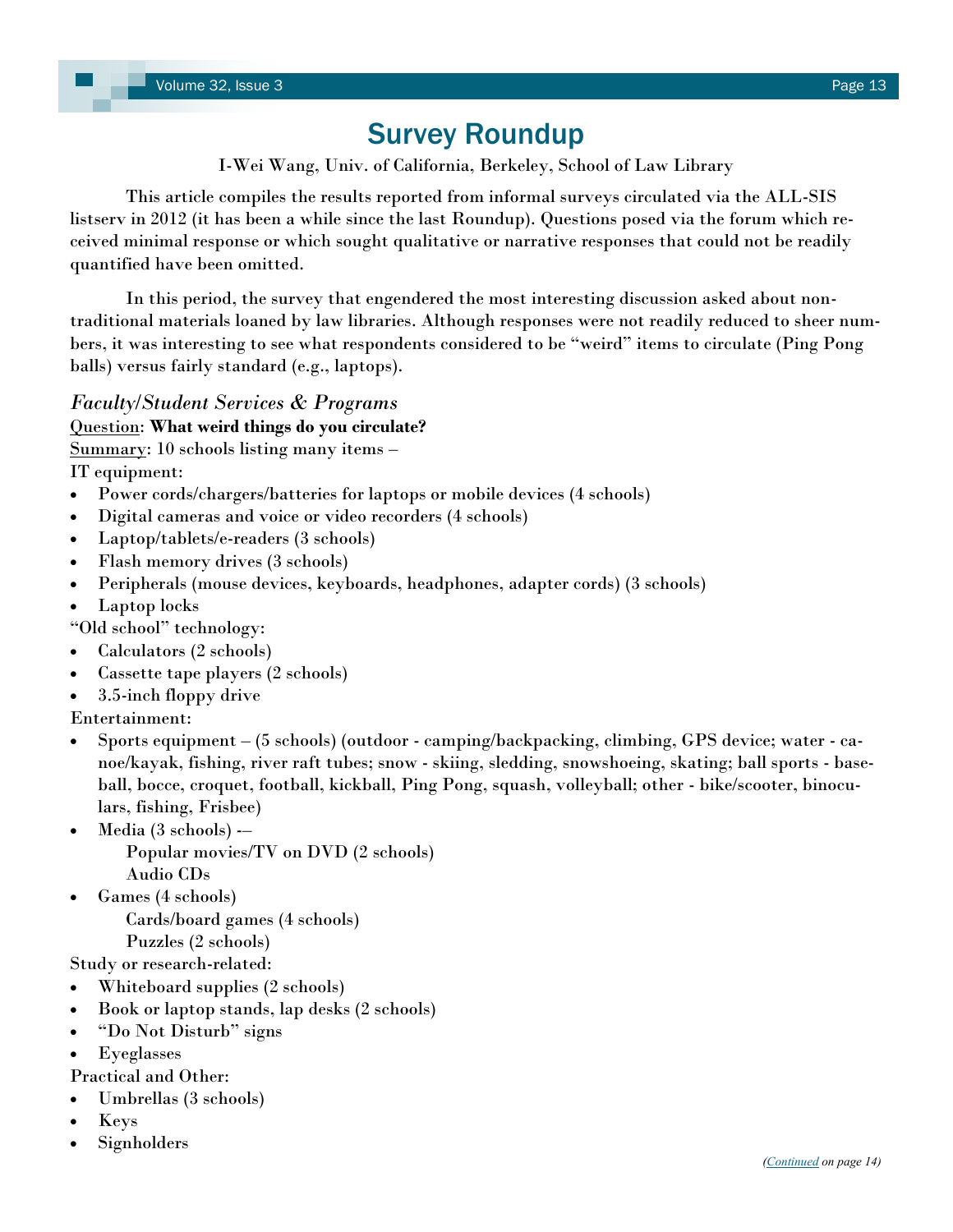# <span id="page-13-0"></span>Survey Roundup (cont'd)

#### *([Continued](#page-12-0) from page 13)*

**Source**: Sibyl Marshall, Reference Librarian at the University of Tennessee Law Library. Posted Sept. 18, 2012. Subject: What weird things do you circulate?

# *New Publications, Resources & Technologies*

Question: **How libraries are creating iTunes accounts and paying for Apps for iPads.** Summary: 9 respondents –

| Instit'l | Indiv. iTunes | Payment                                                                                                  |
|----------|---------------|----------------------------------------------------------------------------------------------------------|
| acct.    | acct.         |                                                                                                          |
| 3        |               | Library credit card                                                                                      |
|          |               | Gift cards/vouchers                                                                                      |
|          | 3             | 2- library credit card for "standard" apps only<br>1- reimbursement (if approved and job-related)        |
|          |               | Apple Volume Discount Program for "standard" apps; gift<br>cards/dept. account on procard for add'l apps |

**Source**: Jocelyn Kennedy, Associate Law Librarian for Library Services at the University of Connecticut School of Law Library. Posted Oct. 12, 2012. Subject: iTunes Accounts for Library iPads

# Question: **[W]hat system [do] you use to compile your statistics, whether a dedicated software program or something like SharePoint.**

Summary: 14 respondents –

| <b>Method</b>      | No. | <b>Site</b>                                                     | <b>Comments</b>                                                                                                 |
|--------------------|-----|-----------------------------------------------------------------|-----------------------------------------------------------------------------------------------------------------|
| <b>DeskTracker</b> | 4   | http://www.compendiumlib.com/ or<br>http://www.desktracker.com/ | One school reports sharing access<br>with other campus libraries.                                               |
| Gimlet             | 4   | http://gimlet.us/                                               | Low price and ease of use cited as<br>selling factors. Two respondents<br>had previously used DeskTrack-<br>er. |
| LibAnalytics       | 3   | http://www.springshare.com/<br>libanalytics/                    | Two schools reported that they<br>very recently had started using<br>this or were in process of set-up.         |
| <b>Google Docs</b> | 1   | https://drive.google.com/                                       | [Now Google Drive] It's free!                                                                                   |
| In-house $s/w$     | 1   |                                                                 |                                                                                                                 |
| Manual<br>(Excel)  | 1   |                                                                 |                                                                                                                 |

**Source**: Laura Justiss, Collection Development Librarian at the Southern Methodist University Law Library. Posted Nov. 19, 2012. Subject: Reference Inquiry - Summary of Responses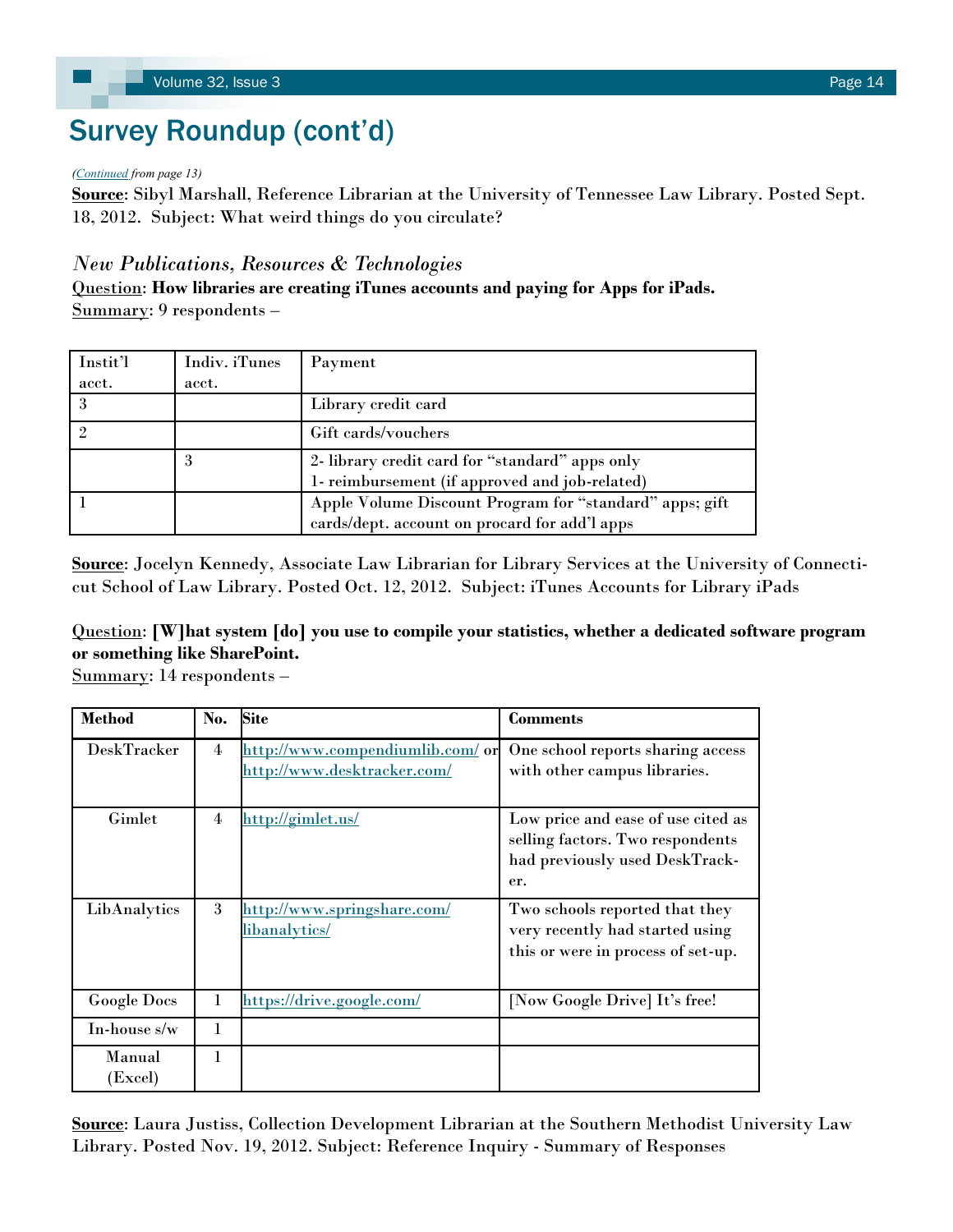# Member Spotlight

Lisa Parisi, Adeen Postar, and Sarah Gotschall On behalf of the Membership Committee

### <span id="page-14-0"></span>Betty Thomas

 Betty Thomas has been a reference librarian at the Charlotte School of Law since November 2011. She works part-time as a Reference Librarian at Charlotte Law and as a Librarian at Central Piedmont Community College. Betty comes to law librarianship after earning her MBA and working for several Fortune 500 companies for many years and then working as a school librarian before earning her MLIS in August 2011. She enjoys the variety of working two part -time professional positions. Betty says there is always something new to learn!

Betty believes her MBA and business experience have helped her with her reference duties at both academic libraries. Her organizational abilities and people skills, as well as public speaking and presentation experience gained from her business background, have helped her be a better reference librarian. By working through the same research exercises as her students, she has added to her knowledge about specialized legal resources. Betty enjoys helping the students conduct their research and working with faculty, staff, attorneys, and the public who use the Charlotte School of Law library. She considers the transition from print materials to online information to be the most serious challenge facing law librarianship today. The most challenging part of her job is to stay ahead of her students!

Betty has a BA from the University of North Carolina at Chapel Hill and an MBA from University of Georgia. Her MLIS is from the University of North Carolina at Greensboro. She is a Certified Public Librarian with the State of North Carolina. Betty is also a co-author, with Diane Zabel, Nora Bird, Richard J. Moniz, Jr., of "Informationists in a Small University Library", 51 REFERENCE & USER SERVS. Q. 223 (2012). This article details her internship

experience at Johnson & Wales University – Charlotte Library, where she piloted a research service for faculty.

### Stephanie Zeigler

Stephanie Ziegler has been a reference librarian with Ohio State University, Michael E. Moritz College of Law, since November 2010. Stephanie went to law school right out of college. Although she was very interested in practicing law, she found that as a law librarian she could combine her interest in law with her love of libraries. Stephanie's experience in libraries began at an early age. In fact as soon as Stephanie met the legal age to work in Michigan, she called up her local library and inquired into possible positions she could apply for and so her career began.

As a reference librarian at the Moritz College of Law, Stephanie, among other responsibilities, teaches an advanced legal research course on litigation and ADR resources. Her background as a judicial advisory assistant with the Genesee County Circuit Court of Flint, Michigan helped prepare her to design and teach this course. Stephanie is also an experienced fencer and was president of the Smith Fencing Club as an undergraduate at Smith College in Massachusetts. Unfortunately she hasn't been able to use her fencing experience yet in any of her reference librarian responsibilities.

Stephanie really enjoys introducing her students to the print and electronic resources the library has to offer to students, especially those that are accessible for free once they become active in the profession. She says this is also the most challenging part of her job, as students can become accustomed to the big expensive electronic databases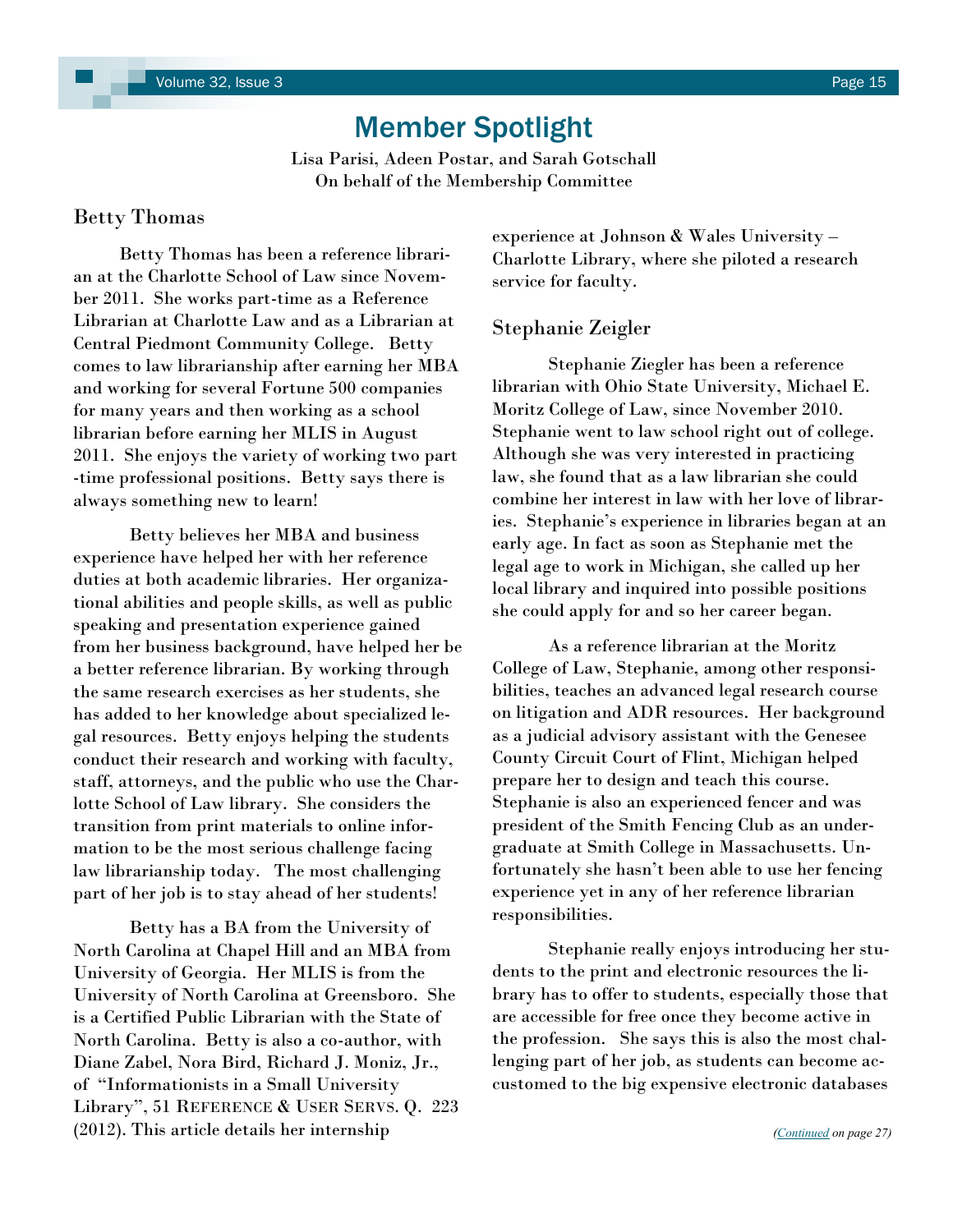# ALL-SIS Events, Roundtables, & Programs

Leah Sandwell-Weiss, Univ. of Arizona Daniel F. Cracchiolo Law Library

### <span id="page-15-0"></span>**W2: Classroom Makeover: Renovate Your Class with Technology That Promotes Hands-On Learning - WORKSHOP IS FULL**

Saturday, July 13, 8:00 am - 4:30 pm Location: Convention Center 4C1-2

 In a "flipped classroom," introductory lecture and basic demonstration of content occurs before class through instructional videos. This hands-on workshop will take attendees through the process of redesigning their legal research curricula to incorporate a flipped classroom.

### **ALL-SIS Breakfast and Business Meeting (sponsored by Bloomberg Law/Bloomberg BNA)** Sunday, July 14, 7:00 - 8:15 am

Location: Sheraton-Metropolitan Ballroom A

 Enjoy a good breakfast while hearing from SIS leadership and from the ALL-SIS VIP, Ms. Paula Littlewood, Executive Director of the Washington State Bar Association. She is a member of the ABA Task Force on the Future of Legal Education.

# **A7: It's All About the Money: Rethinking the Way We Teach Cost-Effective Legal Research (Sponsored by ALL-SIS.)**

Sunday, July 14, 11:15 am - 12:15 pm Location: Convention Center 606-607

Description: This session is designed to help legal research instructors teach cost-effective research in a more informed way, so as to prepare law students for the complexities of the real-world practice of law. A moderated panel of three law firm librarians will describe the law firm library's role in cost recovery, discuss the challenges of teaching new associates how to conduct research so the costs are recoverable, and offer approaches as to how academic law librarians can incorporate the idea of cost recovery into cost-effective research instruction.

### **ALL-SIS Library Marketing & Outreach Roundtable** Sunday, July 14, 12:30 - 1:45 pm Location: Sheraton-Willow B

 This is an open forum for academic law librarians to discuss successful marketing and outreach ideas and to learn about new ideas from other librarians.

#### **ALL-SIS Faculty Services Roundtable**

Sunday, July 14, 12:30 - 1:45 pm Location: Sheraton-Willow A

 The Faculty Services Committee is anticipating another successful roundtable at this year's Annual Meeting. The following five topics will be discussed: (1) marketing library services to faculty; (2) instructing faculty on new ways to access traditional resources (e.g. WestlawNext, Lexis Advance, library catalogs using discovery platforms, etc.); (3) roles librarians can/should play in assisting faculty with substantive course content; (4) emerging issues with distance learning (from working with faculty and LLM students to training RAs who are off-site); and (5) promoting faculty scholarship and online repositories. We look forward to a good turnout and to discussing these topics.

#### **ALL-SIS ALL-NEW Member Roundtable**

Sunday, July 14, 12:30 - 1:45 pm

Location: Sheraton-Aspen

 This roundtable will provide an opportunity for new academic law librarians to discuss common issues as they start their careers.

### **ALL-SIS Reception and Awards (sponsored by LexisNexis)**

Sunday, July 14, 6:30 - 8:30 pm

Location: University of Washington Law School

 The reception will be held on the terrace at the University of Washington School of Law, with a rain location inside the Gallagher Law Library. Buses will run between the Washington State Convention Center and the campus, so people can easily attend the reception. The Buffet will include alder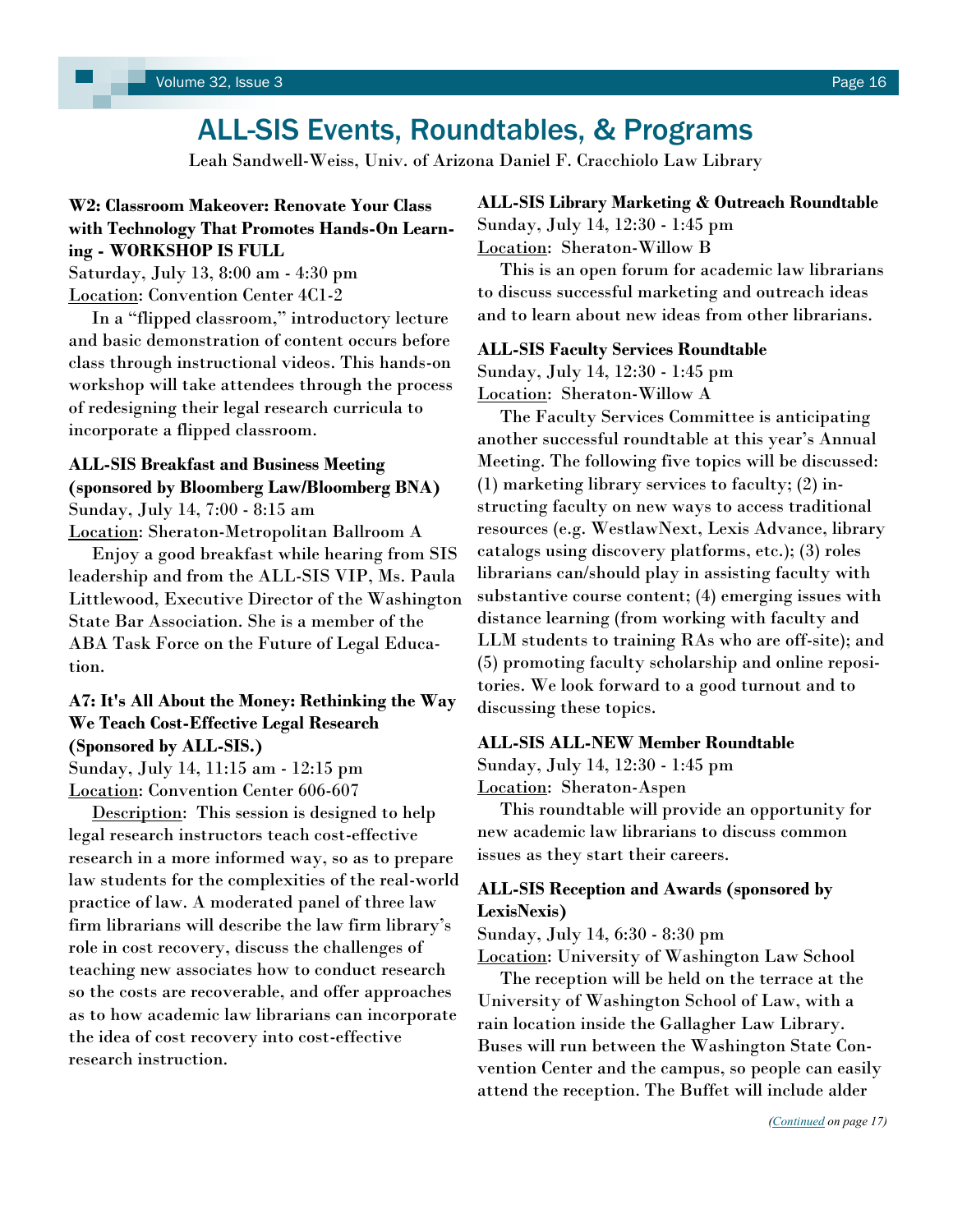# <span id="page-16-0"></span>ALL-SIS Events, Roundtables, & Programs (cont'd)

#### *([Continued](#page-15-0) from page 16)*

grilled salmon filet, roasted new potatoes, and corn on the cob. The brief formal program, including awards and member recognition, will begin at 7:00 p.m.

### **ALL-SIS Middle Managers Breakfast (sponsored by Thomson Reuters)**

Monday, July 15, 7:00 - 8:45 am Location: Sheraton-Redwood AB

 Yoram Bauman, the Stand-Up Economist, will be our guest presenter. Read more about Yoram on his website, [http://standupeconomist.com/.](http://standupeconomist.com/)

# **ALL-SIS Legal Research Skills & Knowledge Roundtable: From the Academy to Practice**

Monday, July 15, 11:45 am - 12:45 pm Location: Sheraton-Ravenna ABC

 The ALL-SIS Task Force on Skills and Knowledge for Legal Practice will be presenting our statistical analysis of the results of the 2012 survey of practitioners regarding legal research. We will have insights into how attorneys – both new and experienced – do legal research, including what resources they go to first to solve research problems in unknown areas. We will also discuss the application of this information to teaching legal research in law school.

### **ALL-SIS Future of Legal Education in Academic Libraries Roundtable**

Monday, July 15, 5:30 - 6:30 pm Location: Sheraton-Willow B

 Legal education is undergoing seismic changes not seen since the days of Christopher C. Langdell. Declining applications, increasing tuition, an uncertain economy and scathing indictments from the media have led to calls that law schools must "change or die." But what about academic law libraries? Can they forge a destiny in this new environment? Or will they be denied a seat on the lifeboats from the sinking ship? Join Penny Hazelton, Associate Dean for Library & Technology Services and Professor of Law at the University of

Washington School of Law, for a frank and spirited debate about the future of libraries in these interesting times.

#### **ALL-SIS Collection Development Roundtable**

Monday, July 15, 5:30 - 6:30 pm Location: Sheraton-Willow A

 The roundtable is an open forum; the conversation will be directed by those who come. Some potentially interesting areas of focus may be on what (if anything) libraries are doing with ebooks – including discussion on budgets, cataloging, platforms, technologies, managing updates, and tracking user statistics.

**G2: Meeting the Needs of Students and Their Future Employers: Discussions on Legal Research Instruction and Student Services Inspired by Practitioner Feedback (Developed by ALL-SIS Student Services Committee)** 

Tuesday, July 16, 10:15 - 11:45 am

Location: Convention Center 611-614

 About 150 librarians and 600 practitioners answered a recent Task Force survey, reporting on practitioners' access to and use of research resources, as well as their research skills and training. This session features a panel of three experts explaining the Task Force data and reflecting on the impact these findings should have on research instruction and library student services. This commentary sets the stage for guided roundtable discussions focusing on first-year research curriculum, best practices for advanced legal research instruction, and how to add instructional components to student events and programming. Finally, all participants will reconvene to share crucial insights and analyze which of these ideas have the best potential to help prepare students for practice.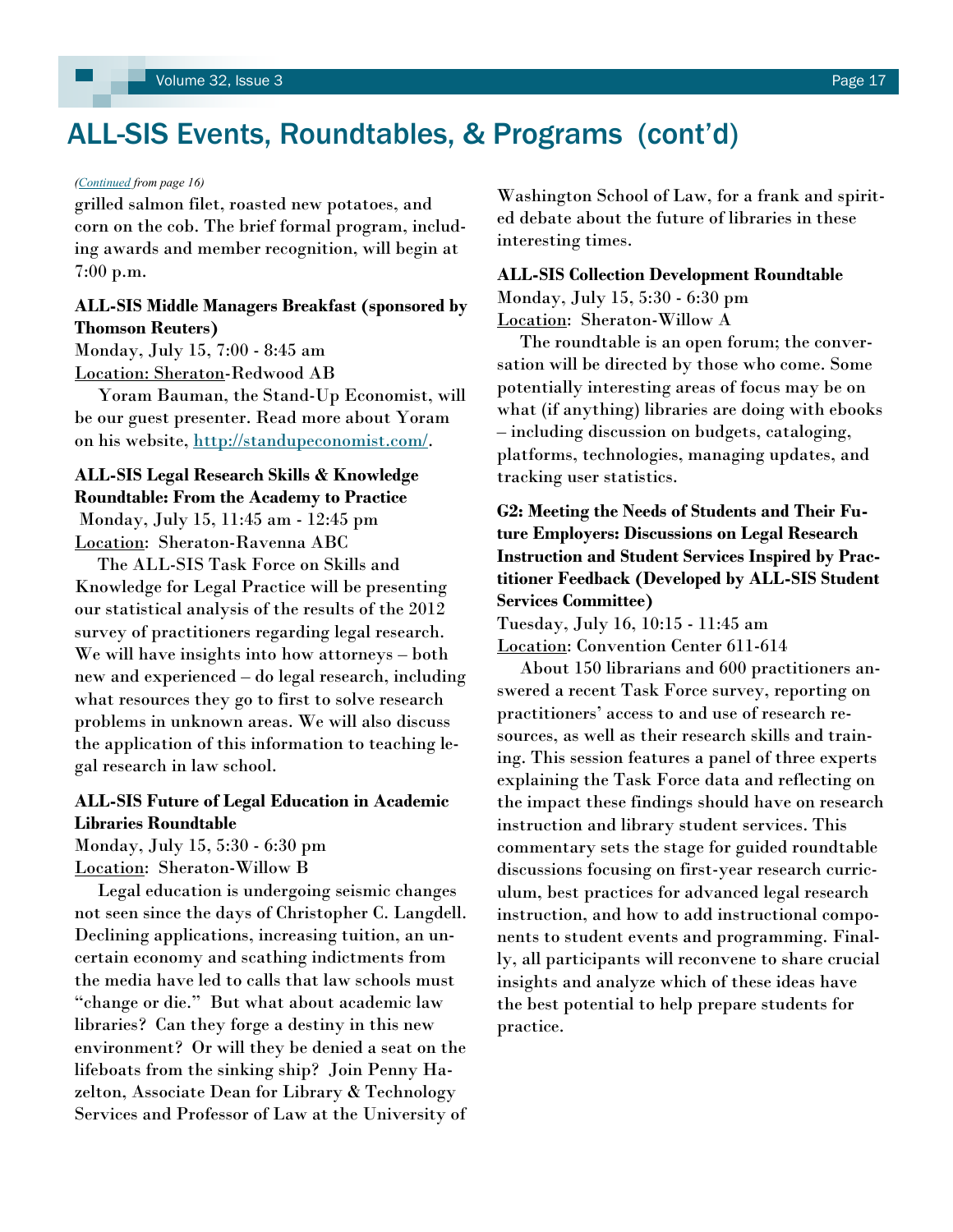# ALL-SIS Committee Reports

### Awards Committee

<span id="page-17-0"></span>Jane Larrington, Univ. of San Diego Legal Research Center

The ALL-SIS Awards Committee was very active again this year. The ALL-SIS offered a new grant in the amount of \$1000 for a member to attend the 2013 AALL Management Institute. The Executive Board authorized two \$1000 stimulus grants again this year to assist with costs associated with attending the Annual Meeting. We also offered two \$500 CONELL grants. This year's grant recipients were:

- AALL Management Institute Maribel Hilo Nash
- Active Member Stimulus Grant Frances M. Brillantine
- Regular Member Stimulus Grant Emily Roberts
- CONELL Grant Stacy Posillico
- CONELL Grant Isaac Samuels

The ALL-SIS Awards Committee was pleased to receive a number of awards nominations. After much deliberation, the committee selected the following award recipients:

- 2013 Frederick Charles Hicks Award for Outstanding Contributions to Academic Law Librarianship — Judith M. Wright
- 2013 ALL-SIS Outstanding Service Award Creighton J. Miller, Jr.
- 2013 ALL-SIS Outstanding Article Award Lee F. Peoples

These grant and award winners will be recognized at the ALL-SIS Reception and Awards Ceremony to be held on Sunday, July 14, 2013, 6:30 p.m. – 8:30 p.m. at the University of Washington Law School, during the 2013 AALL meeting.

I would like to thank each of the committee members for their excellent work. The 2012–2013 ALL-SIS Awards committee consisted of Jane Larrington, University of San Diego, Chair; Irene Crisci, Touro College; Lisa Goodman, Texas Wesleyan University; Matthew M. Morrison, Cornell University; Cathy Wagar, Loyola University (New Orleans); Annmarie Zell, New York University.

Additional information on ALL-SIS awards and grants can be found at the ALL-SIS Awards Committee website at [http://www.aallnet.org/sis/](http://www.aallnet.org/sis/allsis/committees/awards/index.asp) [allsis/committees/awards/index.asp](http://www.aallnet.org/sis/allsis/committees/awards/index.asp)

Respectfully submitted, Jane Larrington Chair, ALL-SIS Awards Committee

### Collection Development Committee

Lisa Junghahn, Harvard Law School Library

The ALL-SIS Collection Development Committee met at the annual meeting in Boston, where we discussed our work as selectors and acquisition librarians. One thing that flowed from our conversation is that one role of the Committee is to act as a support group for our collections work. To that end, this year, we communicated among ourselves as a friendly way to discuss collection policies, practices, trends and disasters – mostly on meta-plans for collecting within libraries.

In March, an active committee member sent an email requesting our collective wisdom on the question of stewardship in the collection as it relates to ABA standards, budgets and space constraints. Different committee members responded. From this discussion, the Committee developed the below coffee talk to be held at this year's annual AALL meeting:

### **"Where Do We Begin? What the Proposed Revisions to ABA Standard 606 Will Mean for Your Collection – and Your Budget"?**

The coffee talk is open to all and will be held on Tuesday, July 16 at 7:30 in the convention center. Check here for the exact location: [http://](http://www.aallnet.org/conference/education/coffee-talks.html) [www.aallnet.org/conference/education/coffee](http://www.aallnet.org/conference/education/coffee-talks.html)[talks.html.](http://www.aallnet.org/conference/education/coffee-talks.html)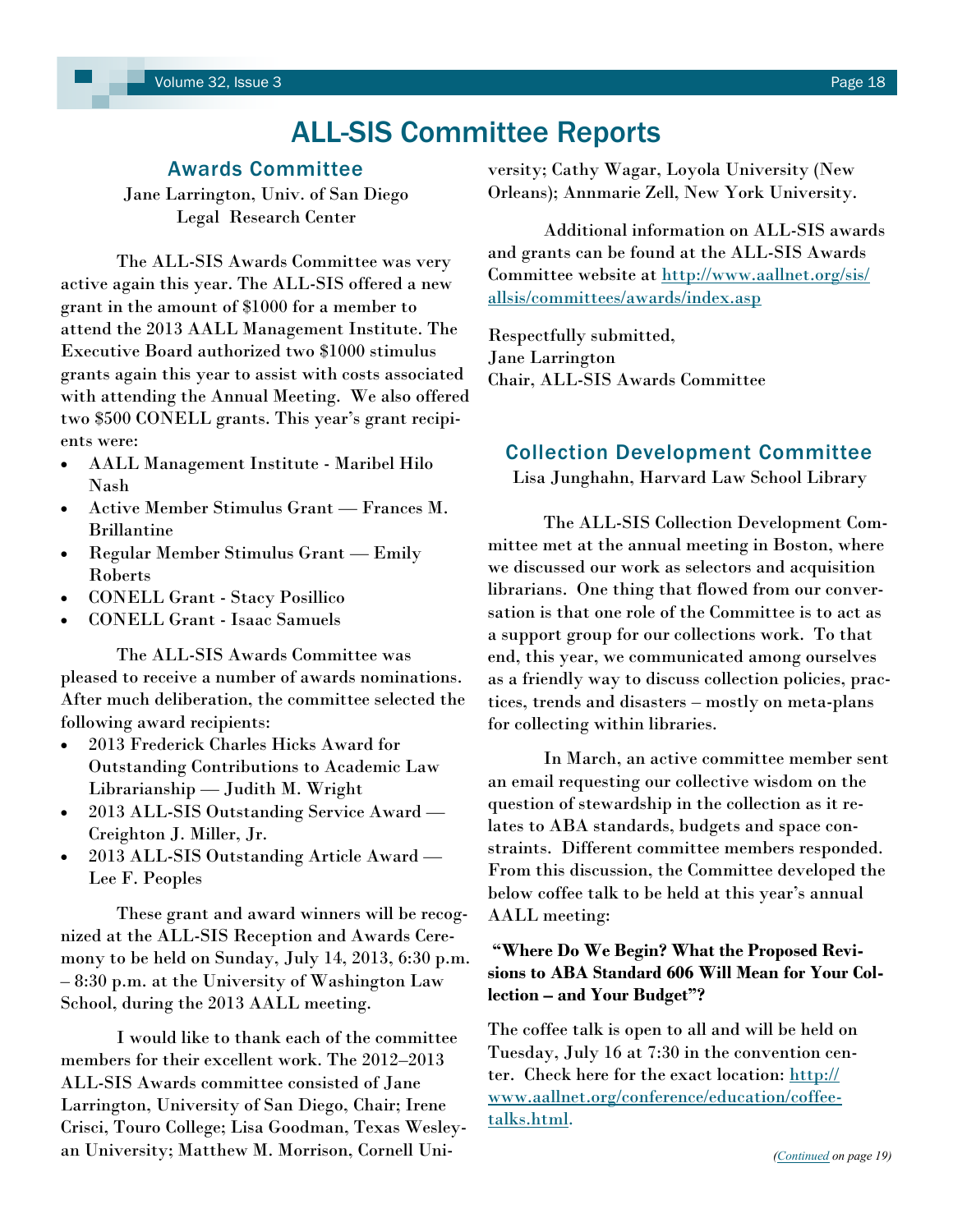#### <span id="page-18-0"></span>*([Continued](#page-17-0) from page 18)*

### Collection Development (cont'd)

In addition, there will be a Collection Development roundtable hour on Monday, July 15 at 5:30 pm. Check here for information on location: [http://](http://aall2013.crowdcompass.com/activities/7P0UHk5bso) [aall2013.crowdcompass.com/activities/7P0UHk5bso](http://aall2013.crowdcompass.com/activities/7P0UHk5bso)

The roundtable is an open forum and the conversation will be directed by those who come. Some potentially interesting areas of focus may be on what, if anything, libraries are doing with ebooks – including effect on budgets, cataloging, platforms, technologies, managing updates, and tracking user statistics. Another possible topic is how libraries are considering the stewardship of materials they no longer own.

Potential projects for the coming year are: to create a list of cooperative and other collaborative collection programs; and update the committee's website of materials, including collection development policies ([http://www.aallnet.org/sis/allsis/](http://www.aallnet.org/sis/allsis/committees/colldev/index.asp) [committees/colldev/index.asp\)](http://www.aallnet.org/sis/allsis/committees/colldev/index.asp)

### CALI Committee

Kris Niedringhaus, Georgia State Univ. College of Law Library

The CALI Committee has been busy this year working in conjunction with Sarah Glassmeyer, Director of Content Development at CALI, to review lessons and recruit new authors. Since AALL 2012 ten new legal research CALI lessons have been reviewed by the Committee and 7 new lessons have been updated and republished under CALI's Reviser Project. The CALI Reviser Project was started several years ago to provide updating for lessons that the original authors no longer wished to update. The Reviser Project is an excellent way to try out being a CALI author without committing to writing an

entire lesson. More information about the CALI Reviser Project is available at [http://www.cali.org/](http://www.cali.org/Revisers) [Revisers.](http://www.cali.org/Revisers) You can sign up for an RSS feed to be updated when new CALI lessons are published or revised. Sign up and see a list of lessons at [http://](http://www.cali.org/lessons_new) [www.cali.org/lessons\\_new](http://www.cali.org/lessons_new) or [http://www.cali.org/](http://www.cali.org/lessons_updates) lessons updates. CALI will once again be hosting a booth in the exhibit area at AALL in Seattle and CALI staff and authors will be available throughout the conference to speak with you about being an author, reviser, or using the lessons in your teaching. Stop by the booth to learn more about CALI lessons and other CALI projects such as Classcaster, eLangdell or InstaPoll.

#### Faculty Services Committee

Jessica Wimer, Law Library of Univ. of California – Irvine

The 2012-2013 ALL-SIS Faculty Services Committee members include: Maggie Adams, Walt Cook, Bill Ketchum, Lisa Peters, Katy Stein, Seth Quidachay-Swan, Christina Tsou, Stefanie Weigmann, and Clare Willis, and the committee is chaired by Jessica Wimer.

The committee focused on three areas: (1) reviewing the Faculty Services Committee website and recommending changes and updates, (2) updating the 2005 Faculty Services Survey and distributing a new survey, and (3) planning the 2013 Annual Meeting's Faculty Services Roundtable.

The first task was reviewing the current ALL-SIS Faculty Services website to assess whether any changes should be made when the website moves to a new format. The committee identified a number of suggestions for improvements, but since the status of the ALL-SIS website migration is still being finalized, these suggestions will be passed along to next year's committee for review.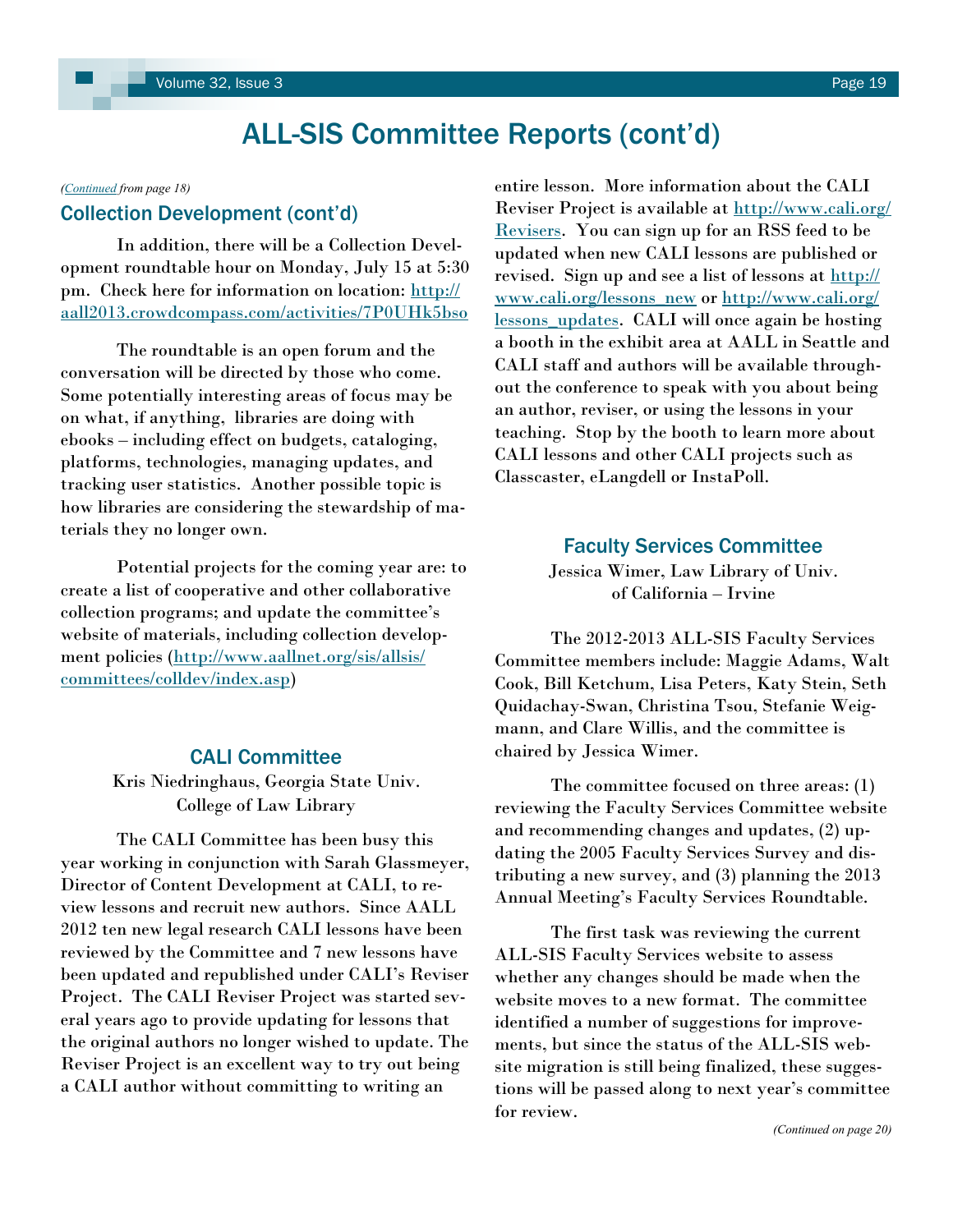# <span id="page-19-0"></span>*[\(Continued](#page-18-0) from page 19)*

Second, the committee decided to update the 2005 Faculty Services Survey and distribute a new survey to the ALL-SIS community. Changes in technology have caused significant changes in library services in the past few years, making a new survey relevant and informative. After reviewing feedback provided in the original survey, the committee decided to shorten the survey in addition to updating the questions. The revised survey was distributed May 15, 2013, and within the first week the committee received 50 responses.

Finally, the committee planned the Faculty Services Roundtable for the 2013 Annual Meeting. The following five topics will be discussed: (1) marketing library services to faculty, (2) instructing faculty on new ways to access traditional resources (e.g. WestlawNext, Lexis Advance, library catalogs using discovery platforms, etc.), (3) roles librarians can/should play in assisting faculty with substantive course content, (4) emerging issues with distance learning (from working with faculty and LLM students, to training RAs who are offsight), and (5) promoting faculty scholarship and online repositories. The 2013 Faculty Services Roundtable will be on Sunday, July 14th, at 12:30. We look forward to a good turnout and to discussing these topics.

### Membership Committee

Colleen Manning, Florida Coastal School of Law Library & Technology Center

This year, the Membership Committee was re-created as a separate Committee. It was formerly combined with the ALL-NEW Committee. The Chairs for both the Membership and ALL-NEW Committees determined the best way to maintain a healthy relationship between the two Committees was to have each Chair serve as a member of the

Faculty Services (cont'd) by the committee. This worked well and we recommend that this collaboration be continued in the future.

> The Membership Committee updated the "Welcome Kit" that is sent to each new member of our Special Interest Section. In the past, new members would be identified from the AALL E-Newsletter. The Committee worked with AALL Headquarters to determine a more thorough and timely method to identify new members to our Special Interest Section. New members can now be identified by an ALL-SIS Executive Board Member by searching the ALL-SIS roster maintained by AALL Headquarters. The Secretary-Treasurer, Meg Butler, ran the list approximately every month enabling the Committee to send the "Welcome Kit" in a timely manner. The instructions for running the roster search will be maintained and communicated to each incoming Chair of the Membership Committee.

> The Membership Committee is charged with spotlighting members in the ALL-SIS Newsletter. Formerly, as the Membership Committee was combined with the ALL-NEW Committee, the spotlight was always about a brand new member to the Special Interest Section. The Committee intends to expand the spotlight to include not only brand new members but also members that have been with the Special Interest Section a while. Two members of our Special Interest Section are spotlighted in this edition of the Newsletter.

> While two of our Committee members are now on sabbatical, the remaining members are working to create suggestions for a "New Members" section of the ALL-SIS Website that will include information from the "Welcome Kit," the ALL-SIS brochure, and an invitation to contact any of the members of the Membership Committee with questions.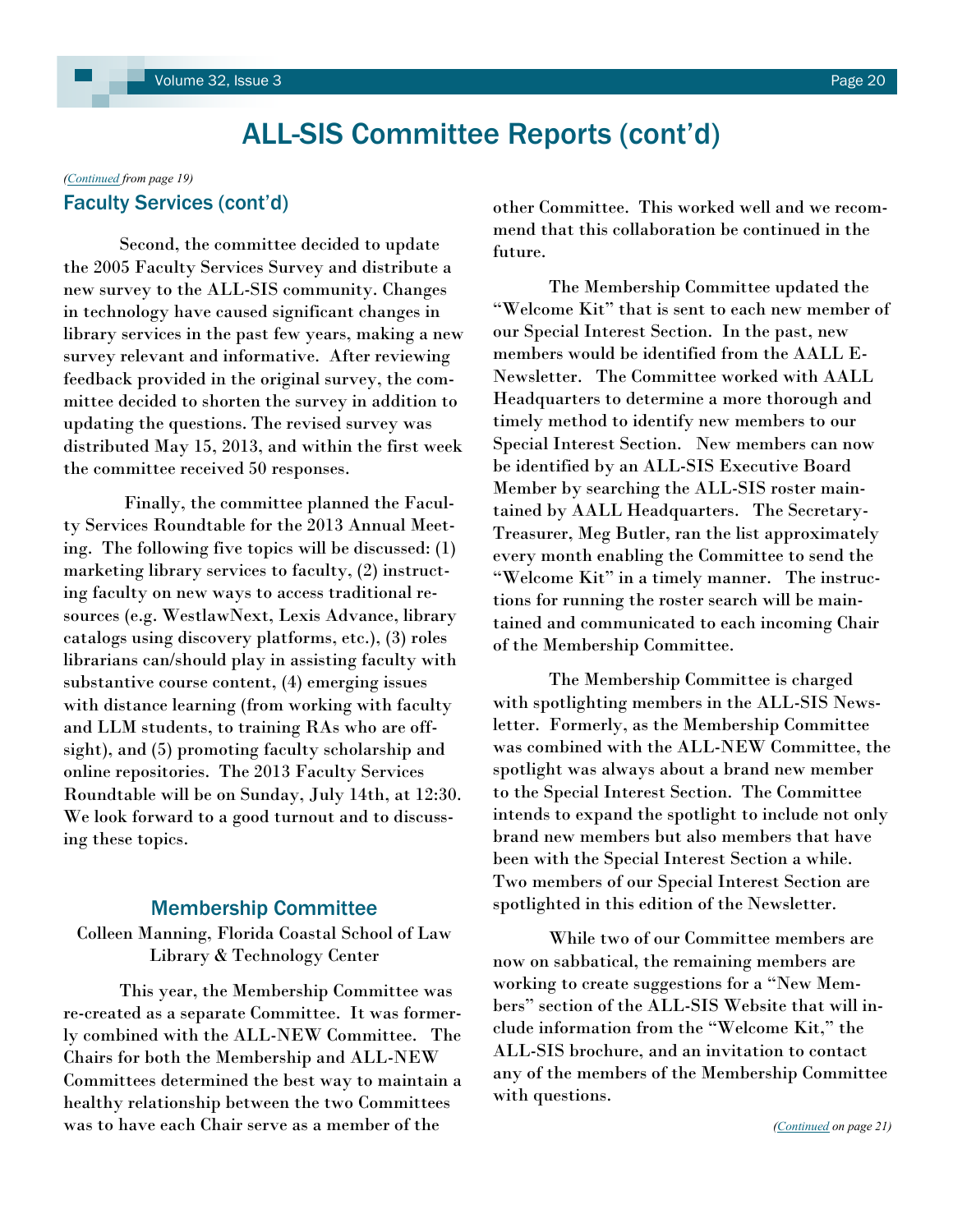<span id="page-20-0"></span>*[\(Continued](#page-19-0) from page 20)*

### Membership Committee (cont'd)

Finally, while the Public Relations Committee is responsible for the Special Interest Section Table in the exhibit hall during the annual meeting, the members of the Membership Committee decided that attending members of our Committee should commit to help staff the Table as much as possible.

Respectively Submitted,

Colleen Manning, Chair; Lisa Parisi, Nona Beisenherz, Sarah Gotschall, Adeen Postar, Carissa Vogel

# Newsletter Committee

### Barbara Gellis Traub, St. John's University Rittenberg Law Library

The 2012 - 2013 Newsletter Committee consisted of Barbara Gellis Traub, Chair, Rittenberg Law Library, St. John's University School of Law; Yasmin Sokkar Harker, CUNY Law School Library; I-Wei Wang, U.C. Berkeley School of Law Library; Margaret Schilt, University of Chicago D'Angelo Law Library; Thomas Sneed, Emory University, Hugh F. MacMillan Law Library; Theodora Belniak, S.U.N.Y. Buffalo Charles B. Sears Law Library; Taryn Rucinski, Pace University School of Law Library; and Karen Schneiderman, University of Hawaii School of Law Library. Our Board Liaison was Leah Sandwell-Weiss. The three regular issues this year were published on October 11, 2012, March 6, 2013, and approximately June 27, 2013; the election issue was published on March 11, 2013.

Highlights of this year's issues:

 At the suggestion of committee member Thomas Sneed, we inaugurated a new column,

"The Collaborative Law Librarian," which Thomas has written and will continue to write. The column is to be shared with authors from the PLL-SIS as an exchange of information.

- Committee members and 7 other ALL-SIS members wrote articles covering more than 13 programs and other activities at the 2012 Annual Meeting in Boston (Fall issue).
- In addition to our regular columns, the Winter issue published 4 articles submitted by non-Committee members. These articles covered "Teaching Legal Research and Writing to International Students" (Ingrid Mattson, Ohio State Moritz Law Library); Researching the Financial Crisis (Gail Whittemore, Pace Law Library); video collections on demand (Terry McCormack, S.U.N.Y. Buffalo Law Library); and "A Caveat to the Past" (Christine George, S.U.N.Y. Buffalo Law Library).
- Articles in the Spring/Summer issue include an "Update on Proposed Revisions to ABA Standard 603" (Scott Pagel, George Washington Jacob Burns Law Library); the new ALL-SIS Scholarly Writing Mentor Program (Carla P. Wale, Northern Illinois Shapiro Law Library); a "New Website for State Online Legal Information" (Deborah Norwood, George Washington Jacob Burns Law Library); and Harvard's Outreach Showcase Showdown held in March (Lisa Junghahn, Harvard Law Library).

Committee members again contributed welcome advice (including much critical proof-reading) and articles:

 Yasmin continued "Law Librarian in the Dark" (a favorite of mine) in the Fall, Winter, and Spring/Summer issues with reviews of the TV series Battlestar Galactica, Exit Through the Gift Shop: A Bansky Film, and Ken Burns: The Central Park Five. The review of Exit Through the Gift Shop: A Bansky Film was *([Continued](#page-21-0) on page 22)*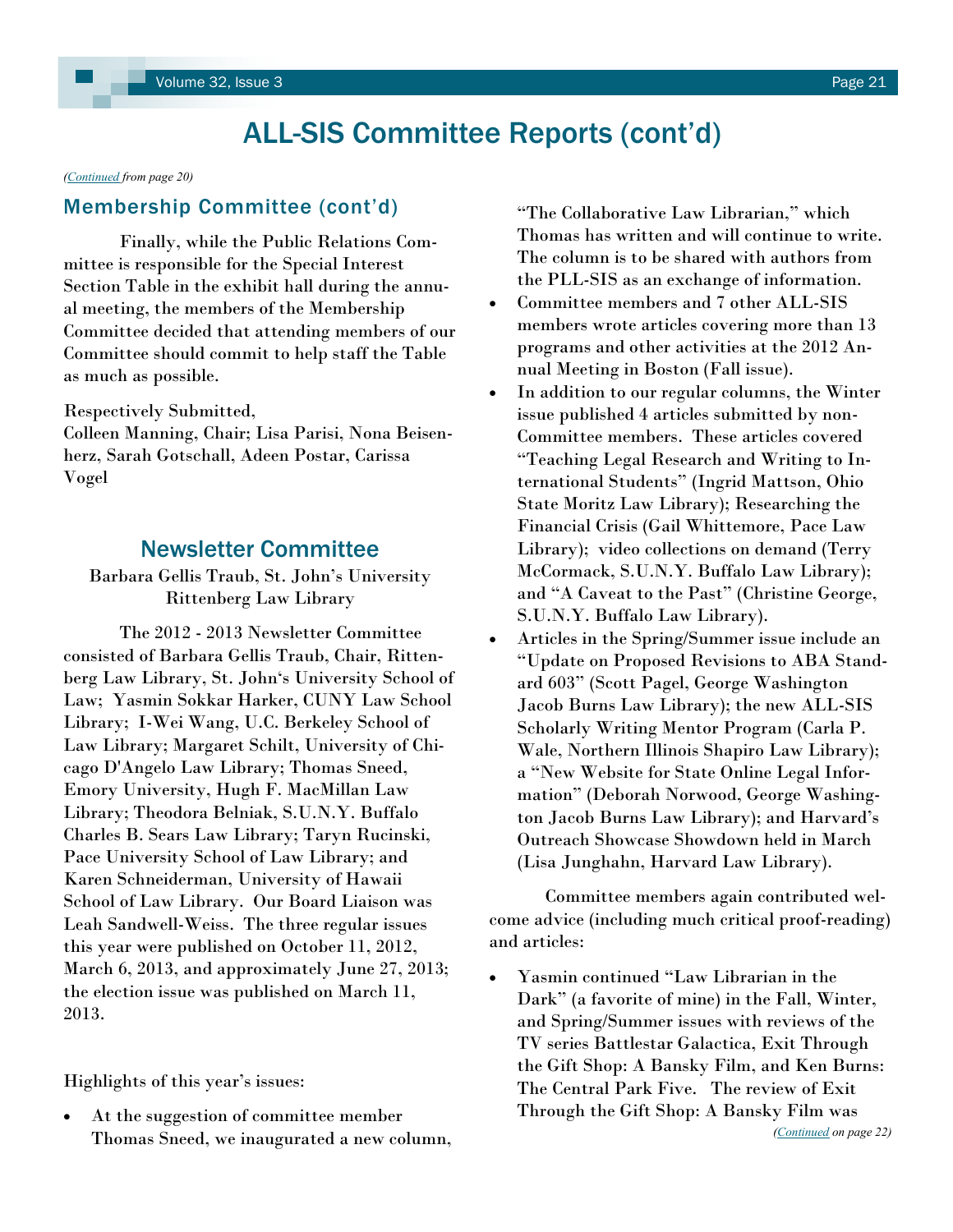<span id="page-21-0"></span>*[\(Continued](#page-20-0) from page 21)*

written by guest columnist Alex Berrio Matamoros (C.U.N.Y. School of Law Library).

- I-Wei continued the "Survey Roundup" in the Spring/Summer issue.
- Thomas inaugurated the "Collaborative Law Librarian" column which appeared in Fall, Winter, and Spring/Summer issues.
- Margaret updated us on the work of the ALL-SIS Task Forces during the 2012-2013 academic year.
- Theo reviewed 2012 Annual Meeting (AM) programs about E-stats (A-4) and dealing with stress.
- Taryn reviewed "The New FDLP" program from the Annual Meeting, and contributed an article about the new FOIAOnline.
- Thomas reviewed an AM program about Law Library Research Assistant Programs.
- Yasmin reviewed AM program J-1 about Teaching though Questions and Controversy.

Again this year, we had a good number of articles submitted by librarians who were not on the Newsletter Committee. I hope this trend continues in the future. Reviews of 2012 Annual Meeting programs were written by Ingrid Mattson, David Lehmann, Christine George, Jennifer Allison (2 reviews), Kelly Leong, Jennifer Mart-Rice, Steven Miller, and Kumar Jayasuria. Articles published in the Winter and Spring/Summer issues are highlighted above.

A major housekeeping matter was the collection of all print copies of the Newletter in order for them to be posted to Spinelli's Law Library Reference Shelf on HeinOnline. We were able to obtain all issues since the inception of the newsletter, with the exception of Volume 1, and Volume 2, Issue 1. According to Richard Spinelli from HeinOnline the collection will be released June 30, 2013.

Newsletter Committee (cont'd) Thank you to all the authors, whether members of the committee or not. Your work and scholarship is greatly appreciated by colleagues, I am sure. Finally, thanks go to Leah and the ALL-SIS Board for support and guidance during the 2012-2013 year.

> Respectfully submitted, Barbara Gellis Traub, Chair & Editor

# Nominations Committee

Ronald Wheeler, Univ. of San Francisco Zeif Law Library

The 2012-2013 ALL-SIS Nominations Committee was comprised of three members. Ron Wheeler and Joan Stringfellow were Chair and Vice Chair respectively, and Ed Hart was our third Committee member.

The Committee started its work in late November. Last year, the Committee had seven members, but on the advice of the ALL-SIS Chair, the Committee Chair reduced that number to three. The Chair made sure all three chosen members were willing to participate, and let the others know that they would not be needed this year. The first task confronting the committee was writing the call for nominations. Drawing from the previous year's call for nominations, the Committee drafted a new one which included more detailed descriptions of the positions available this year (Vice Chair/Chair Elect and Member-atlarge).

After the call for nominations was sent to the ALL-SIS membership the next step was to choose the candidates for this year's election. Criteria normally considered when selecting candidates include geographic diversity, previous work for ALL-SIS and AALL, length of ALL-SIS mem-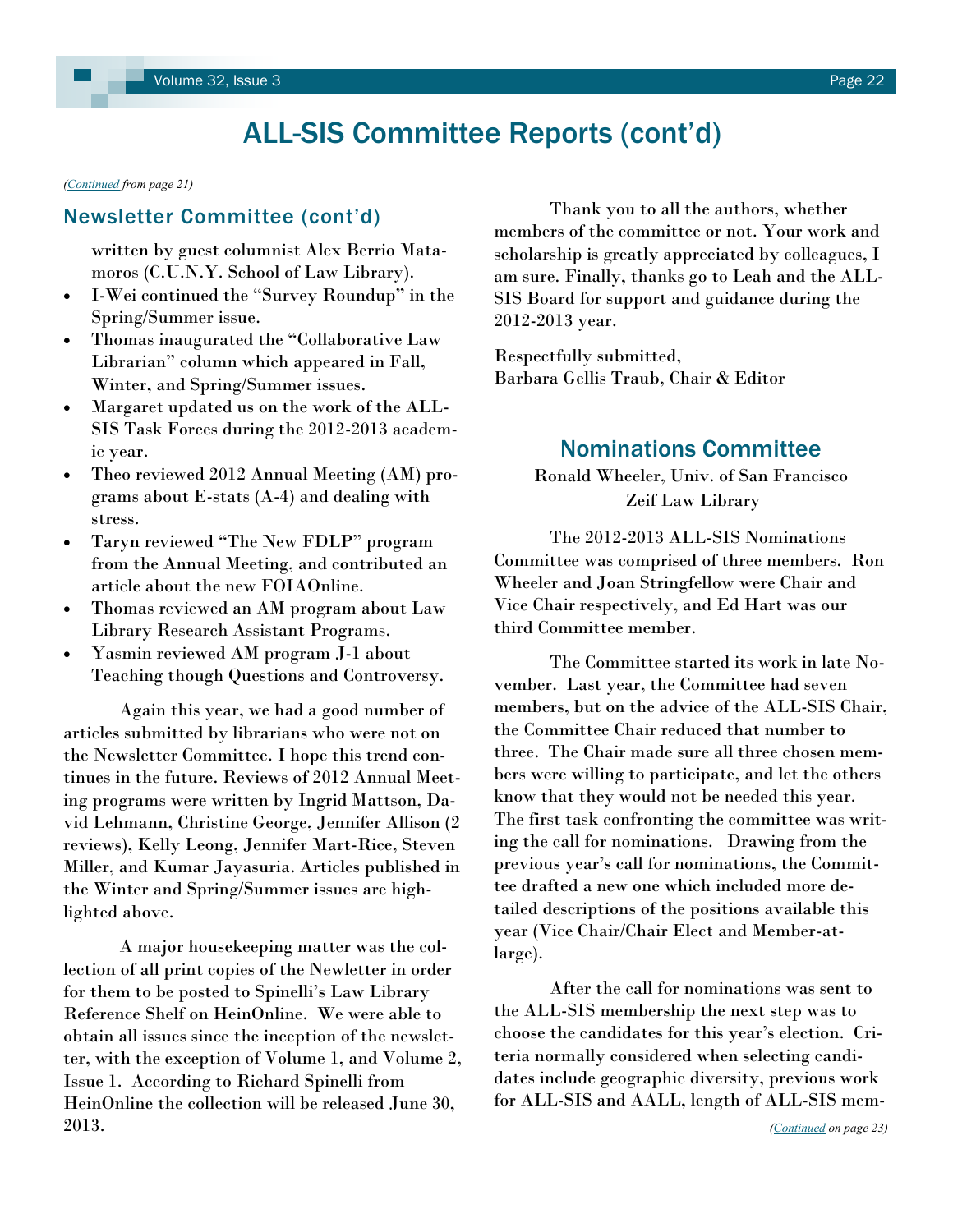#### <span id="page-22-0"></span>*[\(Continued](#page-21-0) from page 22)*

bership, and anything demonstrating the ability to responsibly serve as an officer. Additionally, this year, the Chair expressed a desire to provide opportunities for participation to newer members or members who have not had the chance to become more involved. People who have recently served as officers or in other leadership capacities were excluded in the interest of making sure such positions are accessible to others.

The Committee received numerous nominations for each position. The collection of nominees was as geographically diverse as possible with no adjustments from the Committee. All nominees were highly qualified. At the same time all of the nominees had demonstrated a commitment to serving AALL and ALL-SIS. As a result, weeding nominees was fairly difficult.

The Committee chose two names for each office to forward to the Secretary/Treasurer for the election. Nonetheless, the nominations process went very well and we were fortunate to have a uniformly well-qualified list of nominees. The final slate was as follows:

 For Vice-Chair/Chair Elect the candidates were:

> Elizabeth Outler - University of Florida Christine Hepler - University of Maine

 For Member-at-Large the candidates were: Cindy Guyer - University of Southern California

Susan David deMaine - Indiana University-Indianapolis

As Chair I would like to take this opportunity to thank my Committee for their hard work and, above all else, responsiveness. Their willingness and enthusiasm for serving made my job both easy and pleasurable.

# Programs Committee

Shannon S. Burchard, Univ. of San Francisco Zief Law Library

Programs Committee members Shannon Burchard (Chair), Yasmin Sokkar Harker (Vice-Chair), David Armond, John Cannan, Christine Hepler, Elizabeth Outler, and Kate Irwin-Smiler worked diligently to review and provide feedback for 7 proposed programs and workshops from the ALL-SIS membership submitted for the 2013 AALL Annual Meeting. Of those for which the committee provided feedback, one program and one workshop were tentatively accepted. The accepted workshop is: **W2: Classroom Makeover: Renovate Your Class with Technology That Promotes Hands-On Learning**

Additionally, ALL-SIS, by separate review, accepted **A7: It's All About the Money: Rethinking the Way We Teach Cost-Effective Legal Research** 

With the changes in programing made by the AMPC, the Programs Committee was asked to be flexible with the new process. Where in the past, the committee offered priority ranking to programs submitted to the AMPC, it was asked to act in an advisory role. The committee promoted on the list-serve the submission of programs and offered our services for review and editing. Additionally, we were asked to submit only one ALL-SIS sponsored program to the conference.

For the up-coming year, the committee should be able to revise the committee handbook in light of the AMPC changes as there is now one year of the new system to use for guidance.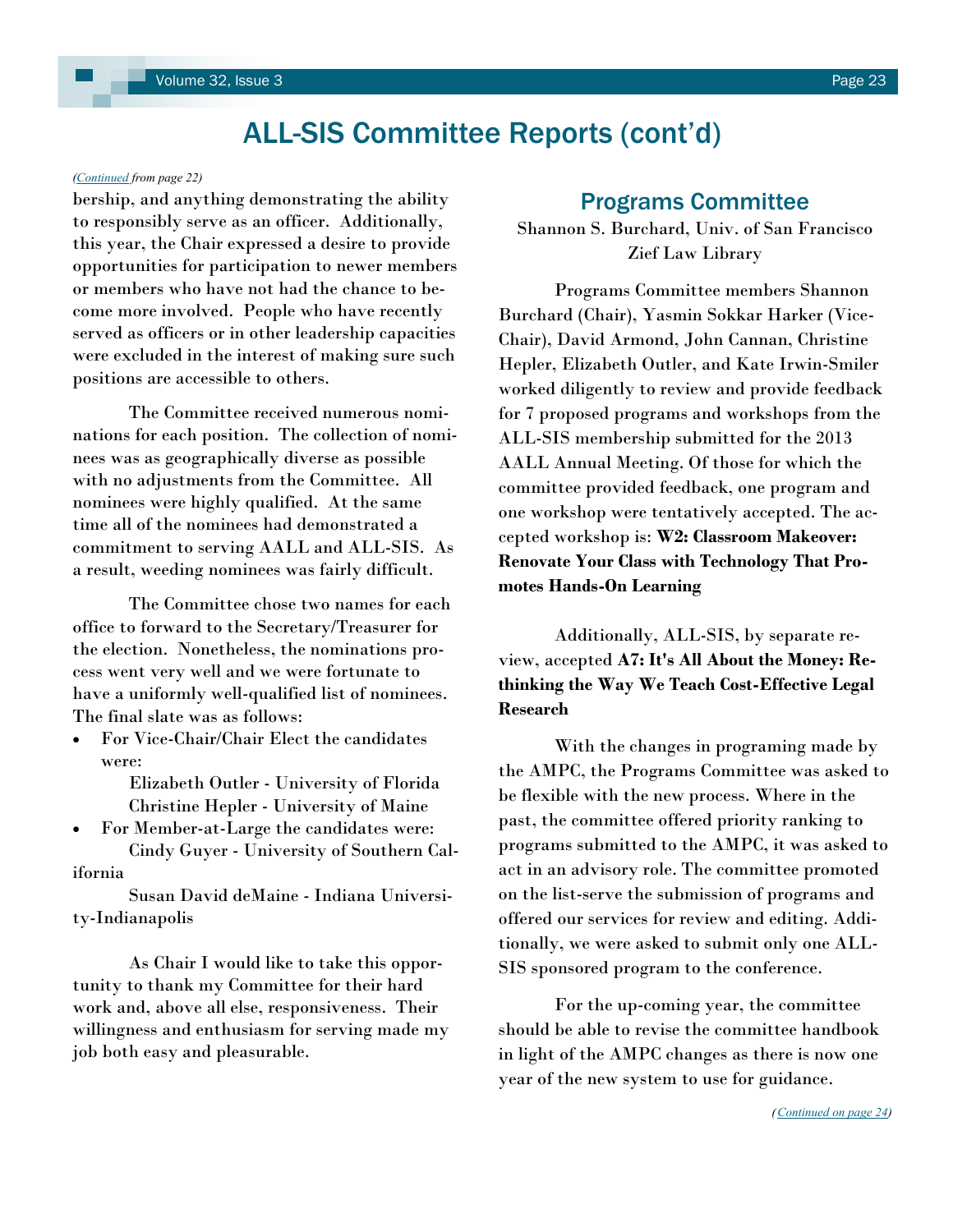# <span id="page-23-0"></span>Scholarly Communication Task Force

Michelle Pearse, Harvard Law School Library

As of the time of this newsletter, the Scholarly Communication Task Force was finalizing the report required by it's charge with review by members, other contributors, and other entities identified for potential partnering in activities. Major themes emanating of the recommendations are: law-specific education/ training; consumer advocacy; facilitating existing projects by member motivation and collaboration; and serving as an information clearinghouse and discussion facilitator for collaborative activities and information sharing.

A web page was created for sharing information from the report, including appendices, tables, etc. [http://](http://scholarlycommunication.weebly.com)

[scholarlycommunication.weebly.com](http://scholarlycommunication.weebly.com) At some point, this page could be adapted and/or migrated to the AALLNet server (and the ALL-SIS website) with certain sections even passwordprotected and to some other more easily editable and collaborative form such as a wiki. There is also a pre-populated Zotero group library <https://www.zotero.org/groups/allsisscholcomm/> items which includes references cited in the report as well as additional readings.

Pending final approval, some general recommendations from the report include:

- Continue with website/clearinghouse for use by ALL-SIS members. It could be easily editable by all ALL-SIS members and AALL members more generally.
- Appoint standing committee or continuing task force to move forward with some of the recommendations of this report. This group

could include chairs from existing committees and groups (e.g. faculty services, programs, continuing education, collection development, Bluebook, liaison to ABA and AALS).

 Explore professional development programming recommendations in conjunction with planning programs for next year's annual meeting.

The task force looks forward to review of the report by the Board, as well as feedback and action items on the recommendations.

# Student Services Committee

Morgan M. Stoddard, Georgetown Law Library

The ALL-SIS Student Services Committee had a productive year and its members worked diligently on four projects, described in detail below.

### **Meeting the Needs of Students and Their Future Employers**

Maureen Cahill, Patricia Dickerson, and Erin Schlicht coordinated with the ALL-SIS Task Force on Identifying Skills & Knowledge for Legal Practice to develop a great program for the annual meeting, **"Meeting the Needs of Students and Their Future Employers: Discussions on Legal Research Instruction and Student Services Inspired by Practitioner Feedback."** This program will begin with a panel discussion of a recent survey of librarians and legal practitioners about research skills and training and access to and use of research resources. The panel will be followed by roundtable discussions of how the survey results inform considerations of the law school cur-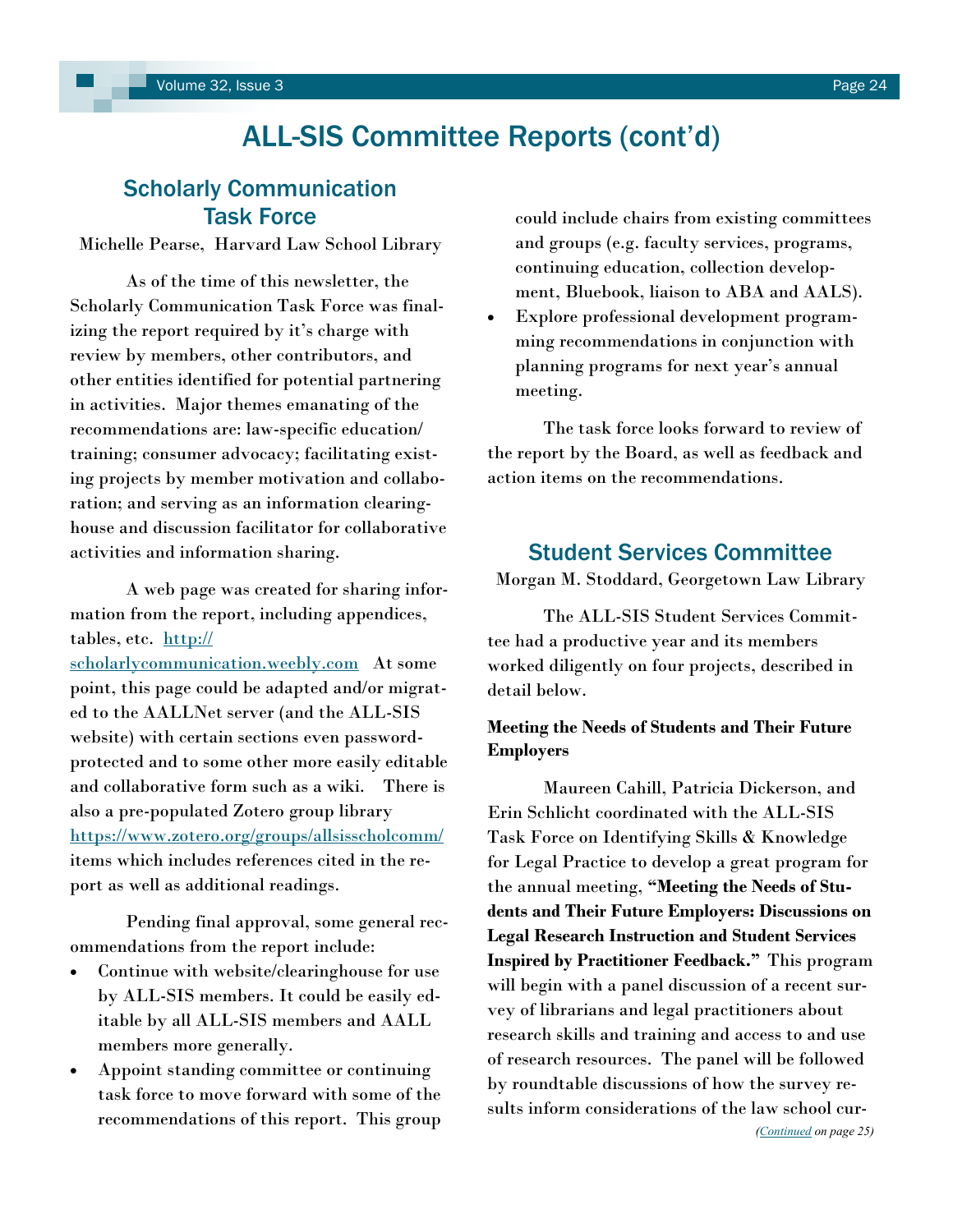#### <span id="page-24-0"></span>*([Continued](#page-23-0) from page 24)*

riculum, advanced legal research courses, and other research instruction. **The program will take place on Tuesday, July 16, 10:15am-11:45am.** We hope to see you there!

#### **Student Services Websites & User Guides**

Frances Brillantine and Jennifer Prilliman updated the committee's former "Bank of Sample Student Services Documents" and transformed it into a new collection, "Student Services Websites & User Guides." This new resource, available on the committee's website ([http://www.aallnet.org/](http://www.aallnet.org/sis/allsis/committees/students/%20documents.asp) [sis/allsis/committees/students/ documents.asp\),](http://www.aallnet.org/sis/allsis/committees/students/%20documents.asp) will enable librarians to readily locate information on the various services offered to students at different law school libraries.

#### **Student Services Toolkit**

Amy Ash, Rob Beharriell, Heather Casey, Stacy Etheredge, and Morgan Stoddard worked on creating a Student Services Toolkit. The Toolkit will contain a wealth of information, including information on services offered to students, job descriptions of student services positions, marketing to students, and a bibliography. Work on the Toolkit is in progress, and it will eventually be posted to the committee's website.

#### **Student Services Online Discussion**

In March 2013, the committee hosted an online discussion on the ALL-SIS listserv about student services. The discussion covered several topics, such as orientation activities, outreach to student organizations, and mobile technology, and participants shared many excellent ideas. The discussion was coordinated by Rob Beharriell, Heather Casey, and Morgan Stoddard, and the questions and responses will be posted to the committee's website.

**Committee Members:** Morgan M. Stoddard, Chair (Georgetown University), Frances Brillantine, Vice Chair (Catholic University), Amy D. Ash (Thomas M. Cooley Law School), Rob Beharriell (Nova Southeastern University), Maureen Cahill (University of Georgia), Heather Casey (Georgetown University), Patricia Dickerson (North Carolina Central University), Stacy Etheredge (West Virginia University), Jennifer S. Prilliman (Oklahoma City University), Erin Schlicht (University of Minnesota).

# Task Force on the Use of Mobile Technology

Jennifer L. Wondracek, University of Florida Legal Information Center

The ALL-SIS Task Force on the Use of Mobile Technology was charged to "draft a report to help academic law libraries evaluate mobile technologies and determine how to best use them to meet the needs of their patrons." After a year of hard work, the Task Force completed its study and drafted a white paper entitled *Evaluating Mobile Technology: The Formula for Success.* The paper and five accompanying Excel spreadsheets were submitted to the ALL-SIS Executive Board on May 14th.

According to the white paper, the first step in successfully evaluating mobile technology is for a library to have a Master Technology Plan. Such a plan includes conducting a S.W.O.T. (Strengths, Weaknesses, Opportunities & Threats) analysis and drafting a Technology Vision Plan for the library. The Task Force embraced the idea that it is of little use to evaluate technology without first knowing:

Why the devices are needed/wanted,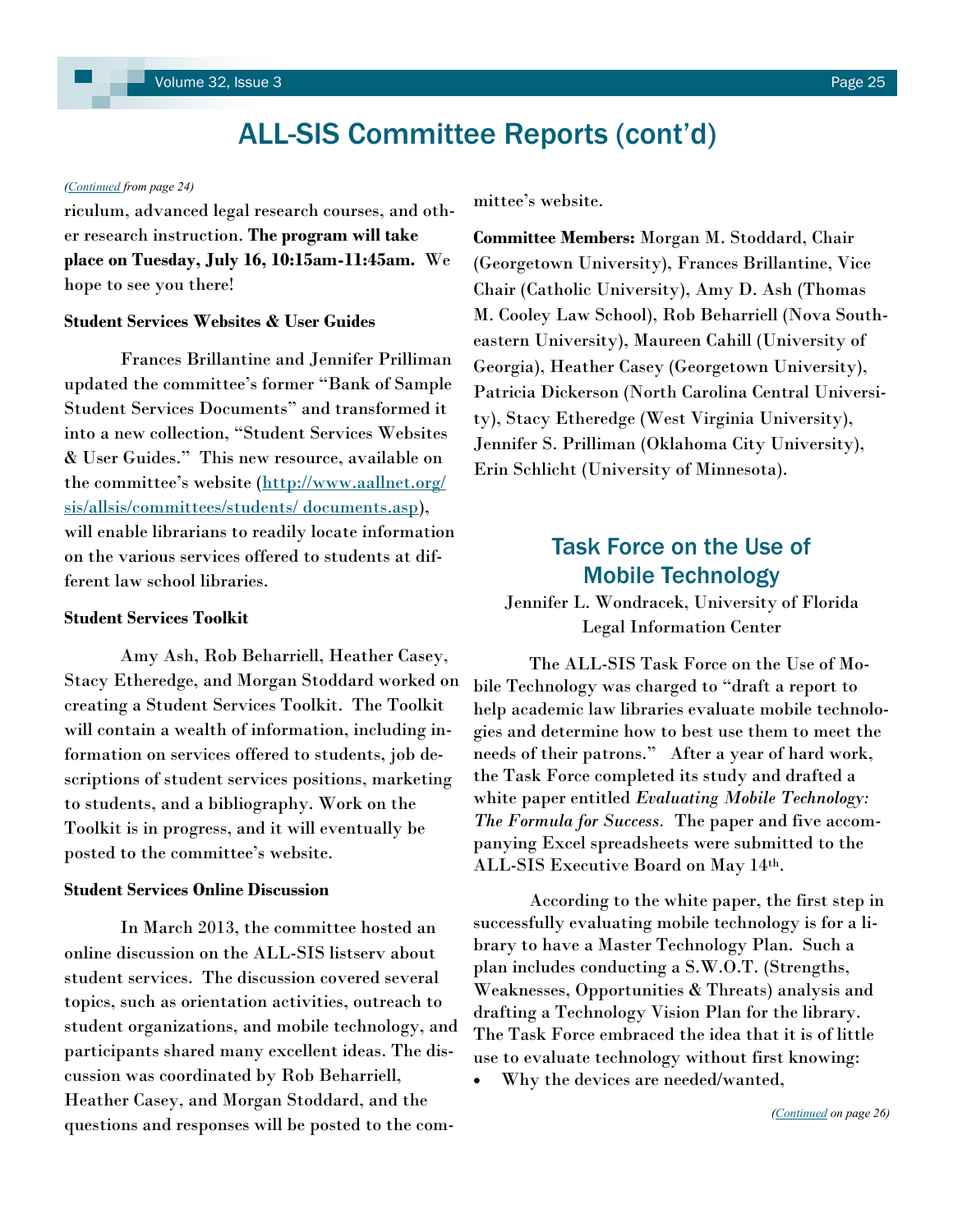#### <span id="page-25-0"></span>*[\(Continued](#page-24-0) from page 25)*

# Task Force on the Use of Mobile Technology (cont'd)

- How the devices are to be used.
- Who the users are going to be, and
- What the other needs the of the library's patrons are.

Once a Master Technology Plan is adopted, librarians may use the knowledge within this white paper and its accompanying spreadsheets to evaluate and compare different mobile technology devices. Librarians can identify the criteria that are most important to them to make the comparisons and assign them specific weights. The devices are then ranked according to how well the device meets the stated trait or criteria. A formula is provided that calculates which device would be best for the library. All of this is done in spreadsheet format and is explained in the paper. Different spreadsheets have been prepared for tablets, e-readers, and smartphones, as well as one for generic technology.

The paper's appendices provide suggested technology resources, including online sources for locating information about technology, and the bibliography of articles used in putting the paper together.

The white paper and spreadsheets (with working formulas) should be available for download soon from the ALL-SIS website.

This paper would not have been completed without the hard work of the committee, and I would like to thank all of the committee members: Karina Condra, Whitney Curtis, Jez Gaddoura, Jamie M. Keller, Nichelle J. Perry, Carla Wale, and Michael Whiteman.

[EDITOR'S NOTE: The white paper and accompanying spreadsheets (with working formulas) are now available on the ALL-SIS website at [http://](http://www.aallnet.org/sis/allsis/committees/mobiletf/index.asp) [www.aallnet.org/sis/allsis/committees/mobiletf/](http://www.aallnet.org/sis/allsis/committees/mobiletf/index.asp) [index.asp.](http://www.aallnet.org/sis/allsis/committees/mobiletf/index.asp)]

# Webmaster's Report

Creighton J. Miller, Jr., Washburn University School of Law Library

As the ALL-SIS Webmaster for 2012-13, I worked with the Executive Board, Newsletter Editor, and various committees to update and maintain information across the ALL-SIS website. With the support of the Taskforce to Review & Update the ALL-SIS Web Presence, I have also worked to move the section's web presence onto AALL's primary web platform, AALLnet. During the summer and fall of 2012, AALL performed an automated migration of SIS websites into its Symplicity content management system (CMS) and provided training webinars for SIS webmasters. Since that time, I have been diligently cleaning up hundreds of pages of ALL-SIS web content, arranging them within the CMS's unique file structure, and adjusting the graphics and layout to work with AALLnet display templates. This process is ongoing, but should be completed during the summer of 2013. When the migration is complete and the new site is launched, the section's online content will be linked more closely to the AALL brand and should fit more comfortably within the AALLnet structure. Among other benefits, this will allow AALL members to access most ALL-SIS resources using their general membership login credentials, rather than the separate username and password employed over the past three years.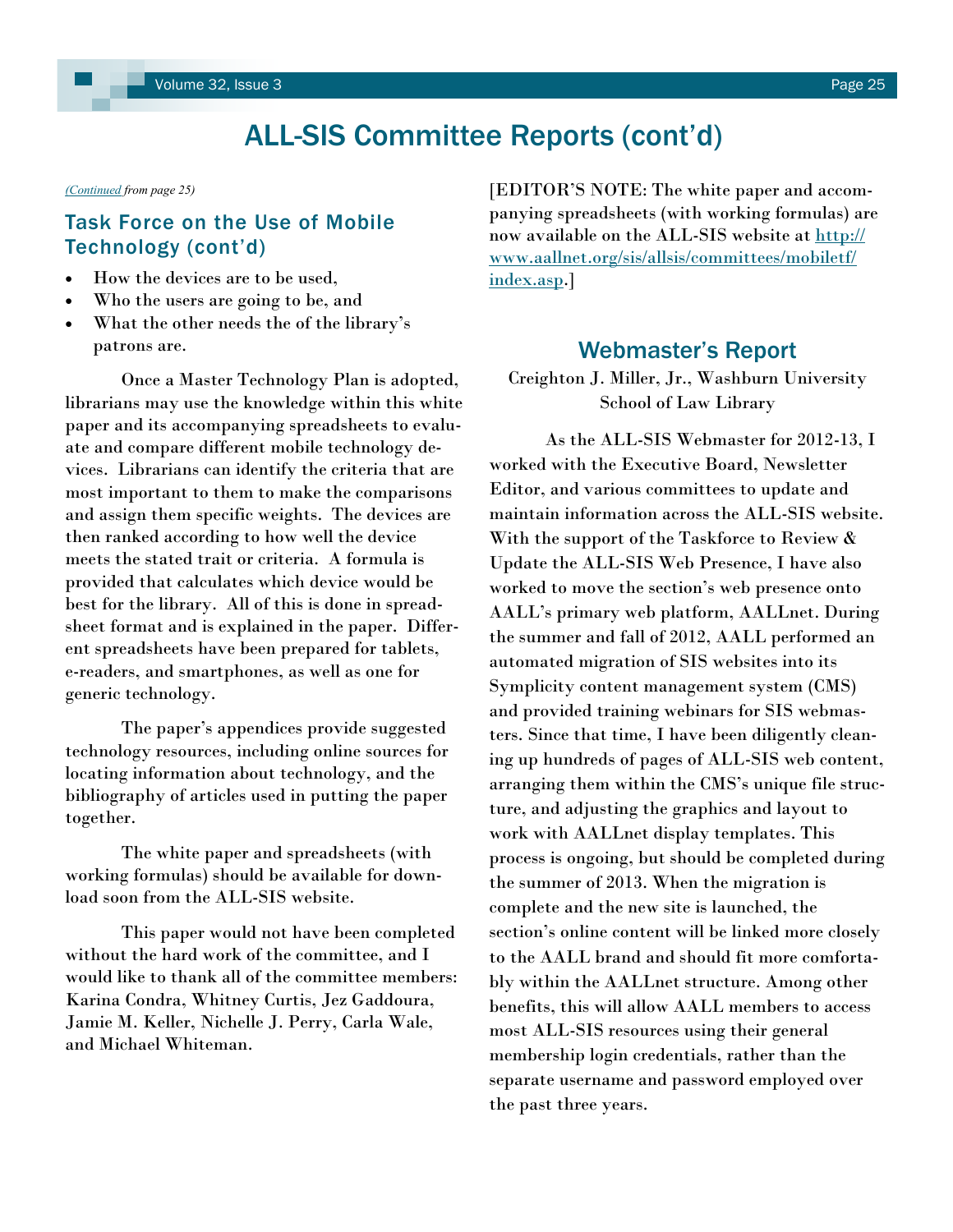# <span id="page-26-0"></span>Message from the Chair (cont'd)

*([Continued](#page-0-0) from page 1)*

turn over the SIS to Lauren Collins, our incoming Chair.

- Finally, our ALL-SIS Reception and Awards Ceremony will be at the University of Washington. Penny Hazleton has organized a fantastic reception so I know you'll want to get on the bus and join us for some Northwest food and style. You can read about the award winners here. More information about where and when to catch the buses will be provided later; the reception starts at 6:30 with the awards program beginning at 7:00 p.m.
- This issue includes a <u>report</u> (on page 2) about the proposed changes to ABA Standard 603, concerning Law Library Directors. Lauren Collins, the 2013-2014 Chair, is establishing a Task Force to review the proposal, so watch out for opportunities to comment on these changes.

As I approach the end of my term as Chair, I'd like to specifically thank the other Board Members, Lauren Collins, Kumar Jayasuriya, Meg Butler, and Debora Person, for all their support and assistance this year. In addition, I'd like to thank all the committee and task force chairs and members for all their hard work in making this SIS an effective voice and resource for academic law librarians. I look forward to working with the incoming Vice-Chair/Chair-Elect Christine Hepler and Member-at-Large Cindy Guyer. Thanks to all of you.

**[EDITOR'S NOTE:** As one of the Committee Chairs, I think I speak for all of us when I say Thank YOU very much, Leah, for all your support, guidance, and leadership this year! I look forward to working with Lauren.**]**

*([Continued](#page-14-0) from page 15)*

# Member Spotlight (cont'd)

and it's a challenge to broaden their skills to include the world of research beyond them.

Stephanie was on the AALL Indexing of Periodical Literature Committee last year and had a very rewarding experience reviewing new journals for addition to LegalTrac and CLI. Stephanie volunteered for a literature committee so that her participation would also boost her expertise in the current academic literature trends where, as supervisor of the current awareness program for professors at Moritz, she could keep professors up-todate with the most current periodical literature.

Stephanie received her MLIS from the University of Wisconsin, her J.D from Indiana University School of Law, and her B.A. in English and history from Smith College in Massachusetts.

#### *([Continued](#page-11-0) from page 12)*

# A Law Librarian in the Dark (cont'd)

York Times article: [http://](http://www.nytimes.com/2013/05/03/nyregion/central-park-five-petition-oversimplifies-blame-in-a-collective-failure.html?_r=0) [www.nytimes.com/2013/05/03/nyregion/central](http://www.nytimes.com/2013/05/03/nyregion/central-park-five-petition-oversimplifies-blame-in-a-collective-failure.html?_r=0)[park-five-petition-oversimplifies-blame-in-a](http://www.nytimes.com/2013/05/03/nyregion/central-park-five-petition-oversimplifies-blame-in-a-collective-failure.html?_r=0)collective-failure.html? $r=0$ 

For more information about the subpoena for the footage and interviews from Ken Burns, see this article in the Hollywood Reporter: [http://www.hollywoodreporter.com/thr-esq/ken](http://www.hollywoodreporter.com/thr-esq/ken-burns-wins-fight-new-422495)[burns-wins-fight-new-422495](http://www.hollywoodreporter.com/thr-esq/ken-burns-wins-fight-new-422495)

The DVD for *Ken Burns: The Central Park Five* was released in April 2012 by PBS.

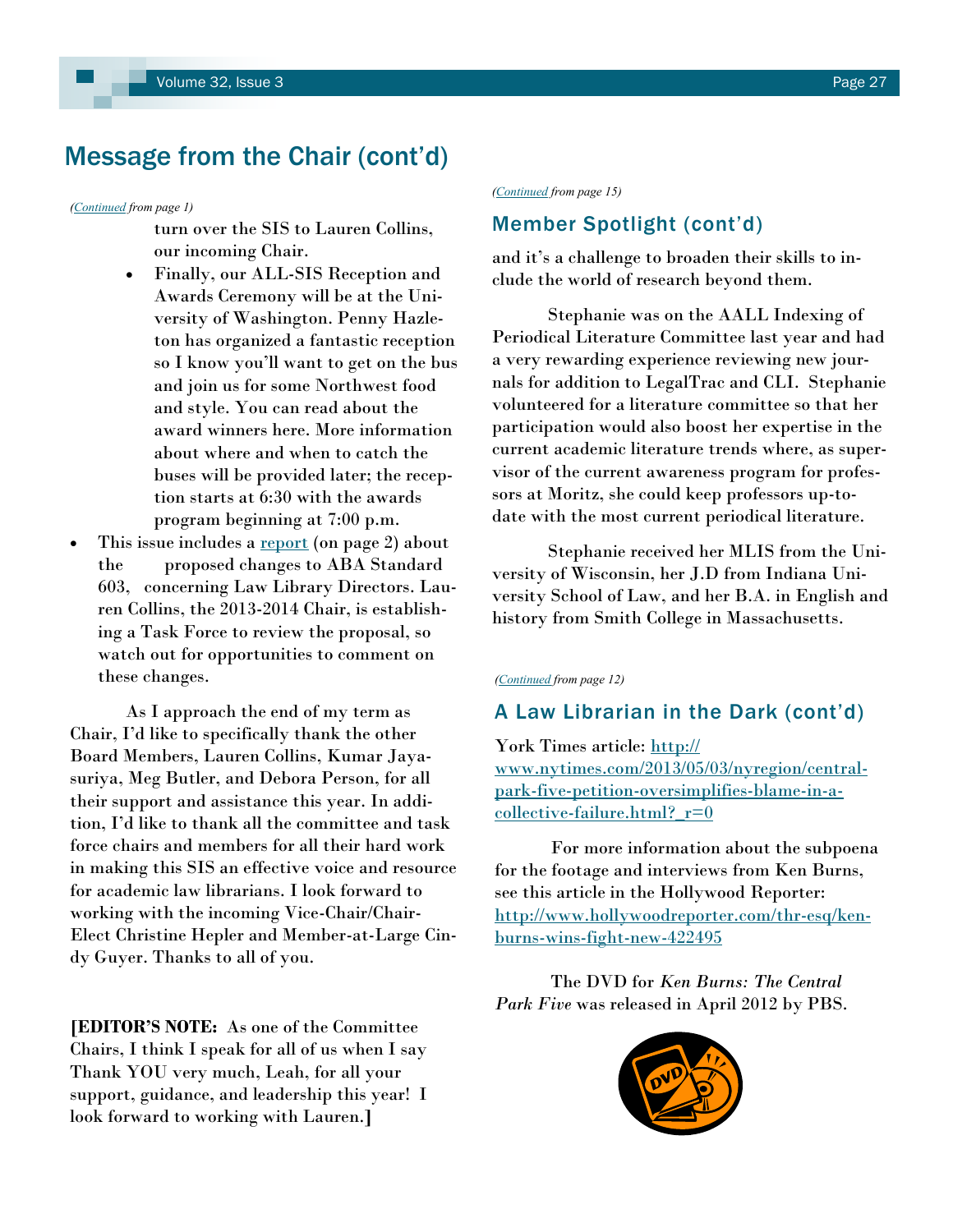# Member News

<span id="page-27-0"></span>The Online Bibliographic Services Special Interest Section (**OBS-SIS**) has elected its board for 2013-2014. **Karen Selden**, catalog librarian at University of Colorado Law School Wm. A. Wise Law Library in Boulder, will serve as vice chair/ chair-elect; **Elaine Bradshaw**, catalog/computer services librarian at University of Oklahoma Law Library in Norman, will serve as secretarytreasurer; and **Ilona Tsutsui**, law collections and electronic resources librarian at University of Oregon John E. Jaqua Law Library in Eugene, will serve as member-at-large. They will assume their duties at the end of the annual OBS-SIS Business Meeting, to be held Monday, July 15, during AALL's Annual Meeting in Seattle.

**John Barden**, director at the Maine State Law and Legislative Reference Library, **Michelle Wu**, director of the Georgetown Law Library, and **Jean M. Wenger**, current AALL President and Reference Librarian at Cook County Law Library, are quoted in an article published in the May issue of the ABA Journal: "Are digitization and budget cuts compromising history?" by Hollee Schwartz Temple. Ms. Temple is the co-author of *Good Enough Is the New Perfect* and director of the legal research and writing program at West Virginia University College of  $Law$ .

The Coleman Karesh Law Library at the University of South Carolina School of Law in Columbia has two new library faculty colleagues: **Alyson Drake** has joined the law library as a reference librarian, and **Candle Wester** has been hired as assistant director for faculty services. Drake received her J.D. from the William & Mary School of Law in 2012 and her M.L.S. from the University of Maryland's College of Information Studies in 2009. She teaches in the firstyear Legal Research, Analysis, and Writing

program. Prior to joining the U.S.C. faculty, Wester was the access services librarian at Southern Illinois School of Law Library. She received her J.D. from the University of Nebraska and her M.S.L.I.S. from the University of Illinois.

**Deborah Heller** and **R. Martin Witt** have joined the reference department at Columbia Law School in New York.

Four AALL members have been elected to the Standing Committee of the Law Libraries Section of the International Federation of Library Associations (IFLA): **Carole Hinchcliff** of Melbourne Law Library; **Sarah (Sally) Holterhoff** of Valparaiso University Law Library; **Margo Jeske**  of the University of Ottawa Law Library; and **Sonia Poulin** of Alberta Law Libraries. Also, **Radu Popa** of New York University Law Library has been reelected for a second term on the Standing Committee. Their four-year terms will begin in August at the 2013 IFLA World Library and Information Congress in Singapore.

Congratulations to **Maribel Nash** on her appointment to the position of Access and Instructional Services Librarian in the Pritzker Legal Research Center at Northwestern University School of Law. She had formerly been Research and Instructional Services Librarian since January 2011. As the Access and Instructional Services Librarian, Maribel is in charge of the staff and services involving access to the library, the circulation of library materials, stacks management, interlibrary loan, electronic reserves, etc. In addition, Maribel is continuing as a member of the library instructional services team of librarians. Since the beginning of this year, Maribel has been covering the duties of this position following the departure of Audrey Chapuis. Maribel received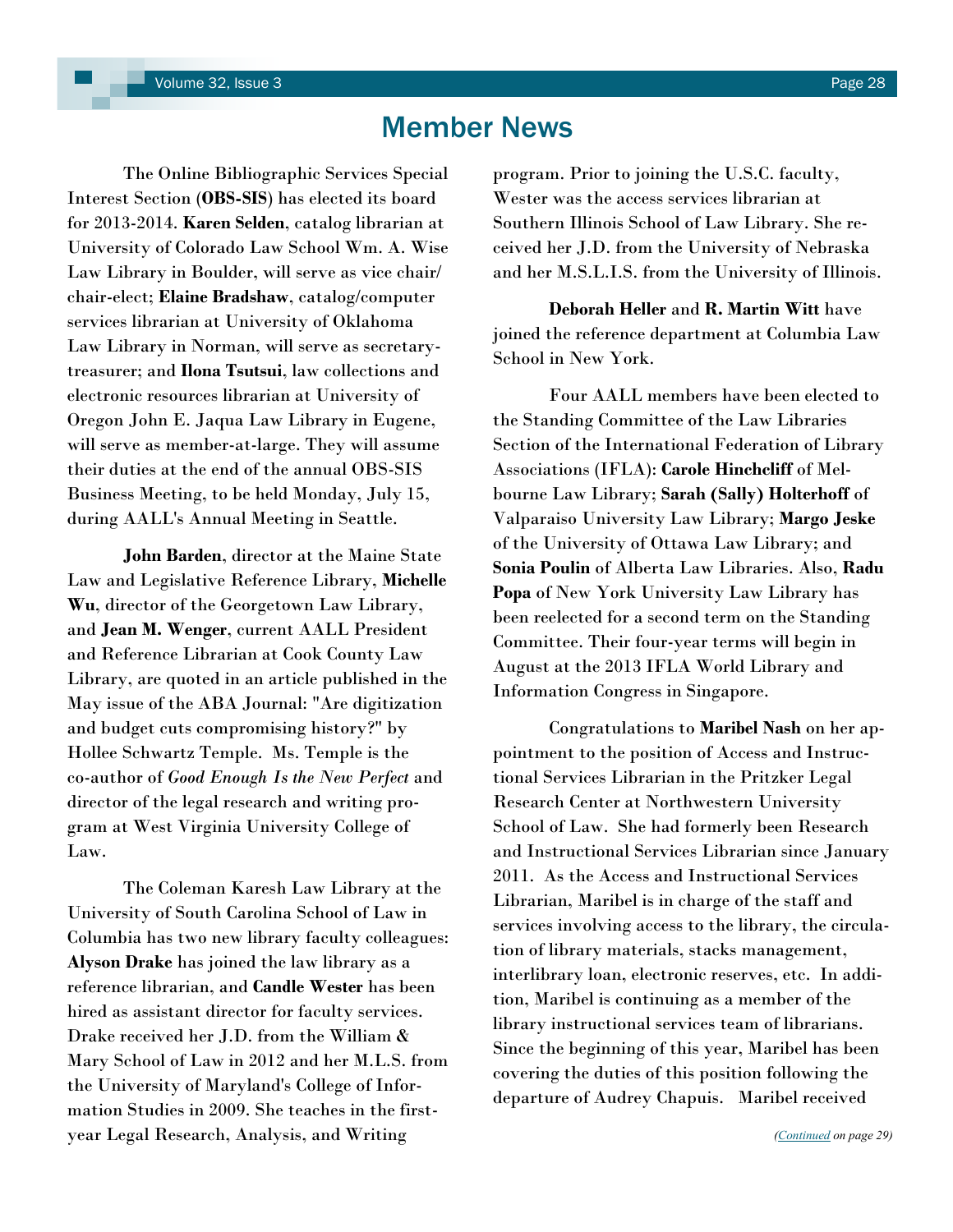# <span id="page-28-0"></span>Member News (cont'd)

her J.D. from Washington University School of Law, and her M.S.L.I.S. from the University of Illinois. She is currently the Vice-President/ President-Elect of the Chicago Association of Law Libraries (CALL).

**J. Denny Haythorn**, Associate Dean for Library and Information Services at Whittier College School of Law Library, will retire on June 30, 2013 after 37 years of service in the Law Library. He will continue to teach courses at the Law School as a member of the Law faculty.

On July 1, 2013, **Hugh J. Treacy**, currently Associate Director of the Law Library at Whittier, will become the Interim Director of the Whittier College School of Law Library.

**Judith Wright**, Associate Dean for Library & Information Services at the University of Chicago D'Angelo Law Library, is retiring June 30, 2013. She joined the staff of the D'Angelo Law Library in 1970 and was appointed Director of the Library in 1980. She completed an M.A. at the Graduate Library School of the University of Chicago and a J.D. at DePaul University School of Law. Ms. Wright is a member of the American Bar Association, Chicago Association of Law Libraries, and the American Association of Law Libraries. She was admitted to the Illinois bar in 1980.

**Sheri Lewis** was appointed to succeed Judith Wright as Director of the D'Angelo Law Library. She will assume her new responsibilities on July 1, 2013. Sheri has served as the D'Angelo Law Library Associate Law Librarian for Public Services for 12 years. She is a graduate of Northwestern University and N.Y.U. Law with an

*([Continued](#page-27-0) from page 28)* M.L.S. from Dominican University. She clerked for two years for Judge Robert Miller of the U.S. District Court for the Northern District of Indiana and practiced law for several years in Chicago. She has also worked at DePaul Law Library and Mercer University Law Library .

# AALL Announcements

### Spring 2013 *Law Library Journal* Available

The [Spring 2013 issue of](http://www.aallnet.org/main-menu/Publications/llj/Vol-105/no-2) *Law Library [Journal](http://www.aallnet.org/main-menu/Publications/llj/Vol-105/no-2)* is now available and has been mailed to members. The issue features articles on the legislative history of the Affordable Care Act and how the history of that legislation is an example of the changing process needed to research federal legislative history; how academic law librarians can help their law schools enhance the visibility of faculty scholarship; and ways that training for foreign, comparative, and international law librarians can be improved.

## *2012 AALL Price Index for Legal Publications*  Now Available

The *[2012 AALL Price Index for Legal](http://www.aallnet.org/main-menu/Publications/products/pub-price/Price-Index-2012.html)  [Publications](http://www.aallnet.org/main-menu/Publications/products/pub-price/Price-Index-2012.html)* is now available on AALLnet. The table-based report includes details for the mean cost of titles and percentage increases over previous years for serial publications, legal periodicals, loose-leaf services, commercially published court reporters, and supplemented treatises.

The purpose of the *Price Index* is to provide members with comparative information about past price changes to help with budgeting and collection development decisions. In gathering information for the *Price Index*, the committee asks publishers to provide their pricing. If a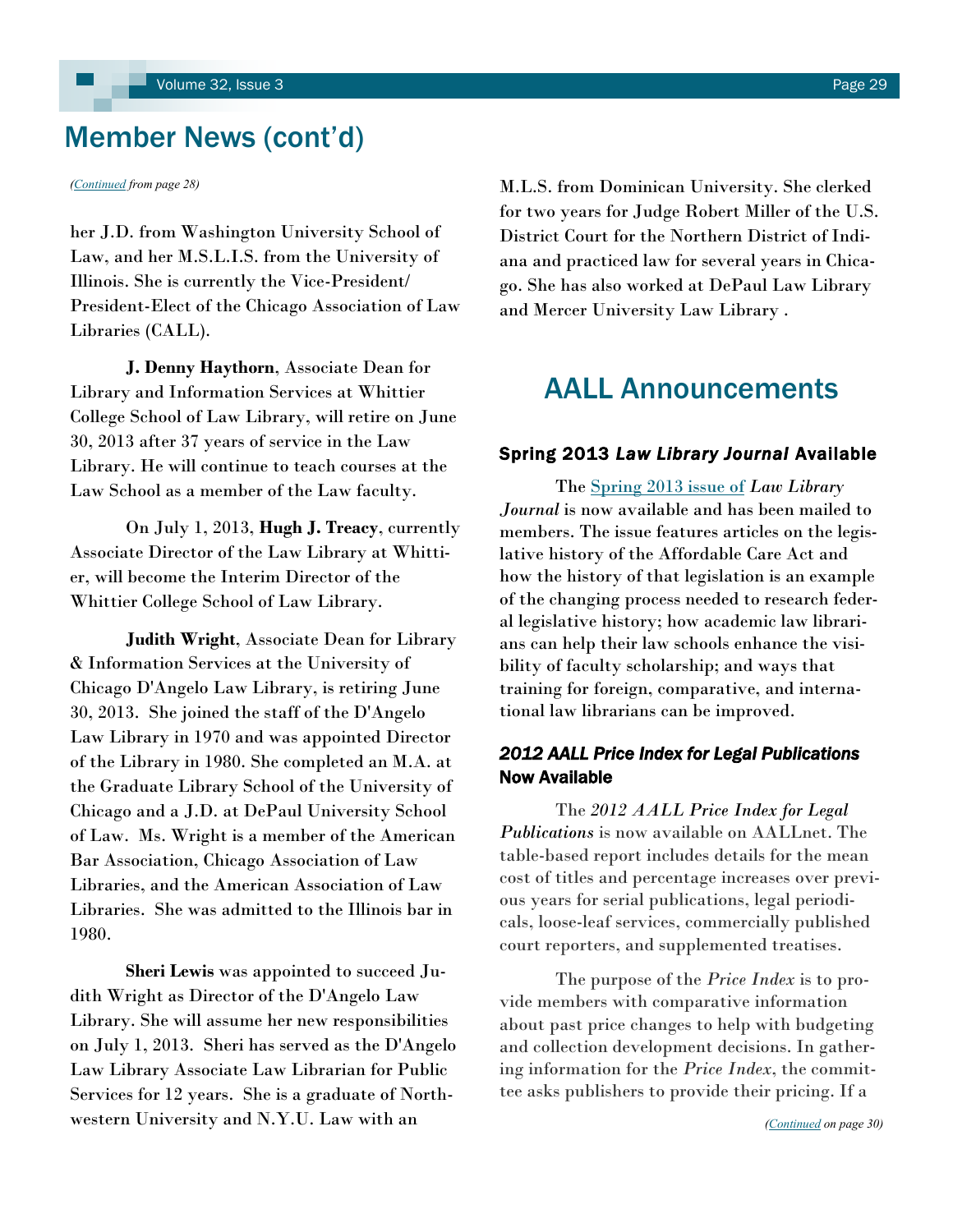#### <span id="page-29-0"></span>*[\(Continued](#page-28-0) from page 29)*

### AALL Announcements (cont'd)

publisher declines to do so, its pricing is not included in the index.

Special thanks to the *[Price Index for Legal](http://www.aallnet.org/assn/Committees.aspx?code=COM_PRICE)  [Publications](http://www.aallnet.org/assn/Committees.aspx?code=COM_PRICE) Committee* and [Carol Avery Nichol](mailto:cnichol@email.unc.edu)[son,](mailto:cnichol@email.unc.edu) *Price Index* editor, for their work on this edition.



**AALL2go Picks for the months of February, March, April, May, and June:** 

### **[Social Media for Career Enhancement](http://aall.sclivelearningcenter.com/index.aspx?PID=6278&SID=163297)**

It has become increasingly important for librarians to understand how to further their careers through the appropriate use of social media. This quick, 39 minute presentation by **Laura Young** and **April Kessler** gives librarians advice about how to use common social media sites like LinkedIn, Facebook, and Twitter for networking and job searching purposes. Each of these services is different, and the presenters do a great job of explaining the benefits and pitfalls of each. The practical information presented by the program will assist social media users, regardless of experience level.

### **[Personal Effectiveness](http://aall.sclivelearningcenter.com/index.aspx?PID=6278&SID=163298)**

Personal Effectiveness is an area in which we can all strive for improvement, both in our professional and personal lives. In this engaging presentation, **Michael Saint-Onge** discusses social and personal skills, or "soft skills," which allow us to use our technical abilities and knowledge effectively. When used well, these skills—such as communication, time management, and initiative—can help us to excel in all aspects of our lives.

The presentation addresses myths related to soft skills and the effect of personal choices. In addition to discussing personal and interpersonal skills, the speaker also addresses what he calls extrapersonal skills, which deal with branding and promoting yourself or your department.

### **[Documenting Your Success: Creating Employee](http://r20.rs6.net/tn.jsp?e=001d7GlHN5m5qd9a4d4sprW324RMPJJbHhrpHWb6k_eJcaAtG_C7jAR2XJkmrHM2BJ0tSRWyJXWr7QWhlYq7J2DTWBFcL2vI8ClMaV8o7m7dy7mSA7LY4MfWbriCsoBZzlsByvcsReWRz9zkTOtX5Xpwq-CQ5EtroCpbyCCI0slD8Vg2Y-JU-X24g==)  [Manuals.](http://r20.rs6.net/tn.jsp?e=001d7GlHN5m5qd9a4d4sprW324RMPJJbHhrpHWb6k_eJcaAtG_C7jAR2XJkmrHM2BJ0tSRWyJXWr7QWhlYq7J2DTWBFcL2vI8ClMaV8o7m7dy7mSA7LY4MfWbriCsoBZzlsByvcsReWRz9zkTOtX5Xpwq-CQ5EtroCpbyCCI0slD8Vg2Y-JU-X24g==)**

Good communication is essential to all libraries. A staff procedure manual and staff policy manual provide the foundation for good communication throughout every organization. In this program, **Holly Lakatos**, law librarian from the California Court of Appeal, 3rd District, explains the need for clear, consistent policy and procedure manuals. She also discusses how to evaluate the need for different documentation types and shares practical tips for writing, revising, or updating employee documentation. Learn what topics should be addressed in employee manuals, how to analyze your own employee manual and assess its usefulness, and how to prepare effective employee documentation.

### **[Passing the Baton: Managing Temporary and Per](http://r20.rs6.net/tn.jsp?t=fortw5mab.0.e65ic4mab.cvmpgvdab.1916&ts=S0902&r=3&p=http%3A%2F%2Faall.sclivelearningcenter.com%2Findex.aspx%3FPID%3D6278%26SID%3D153750)[manent Succession Changes.](http://r20.rs6.net/tn.jsp?t=fortw5mab.0.e65ic4mab.cvmpgvdab.1916&ts=S0902&r=3&p=http%3A%2F%2Faall.sclivelearningcenter.com%2Findex.aspx%3FPID%3D6278%26SID%3D153750)**

The time to prepare for retirements, extended leaves, and resignations is before they happen. What do you do when a key staffer announces his or her retirement? How do you prepare if you're the one leaving? Speakers **Wendy Moore** and **Meg Butler** discuss succession planning in law libraries. They identify issues and problems and offer solutions ranging from training other staff to take over essential duties to using technologies, such as LibGuides, to make policies and procedures easily accessible to all library staff. This program will help you take your transition from a horror story to a smooth, orderly process.

This program was originally presented at the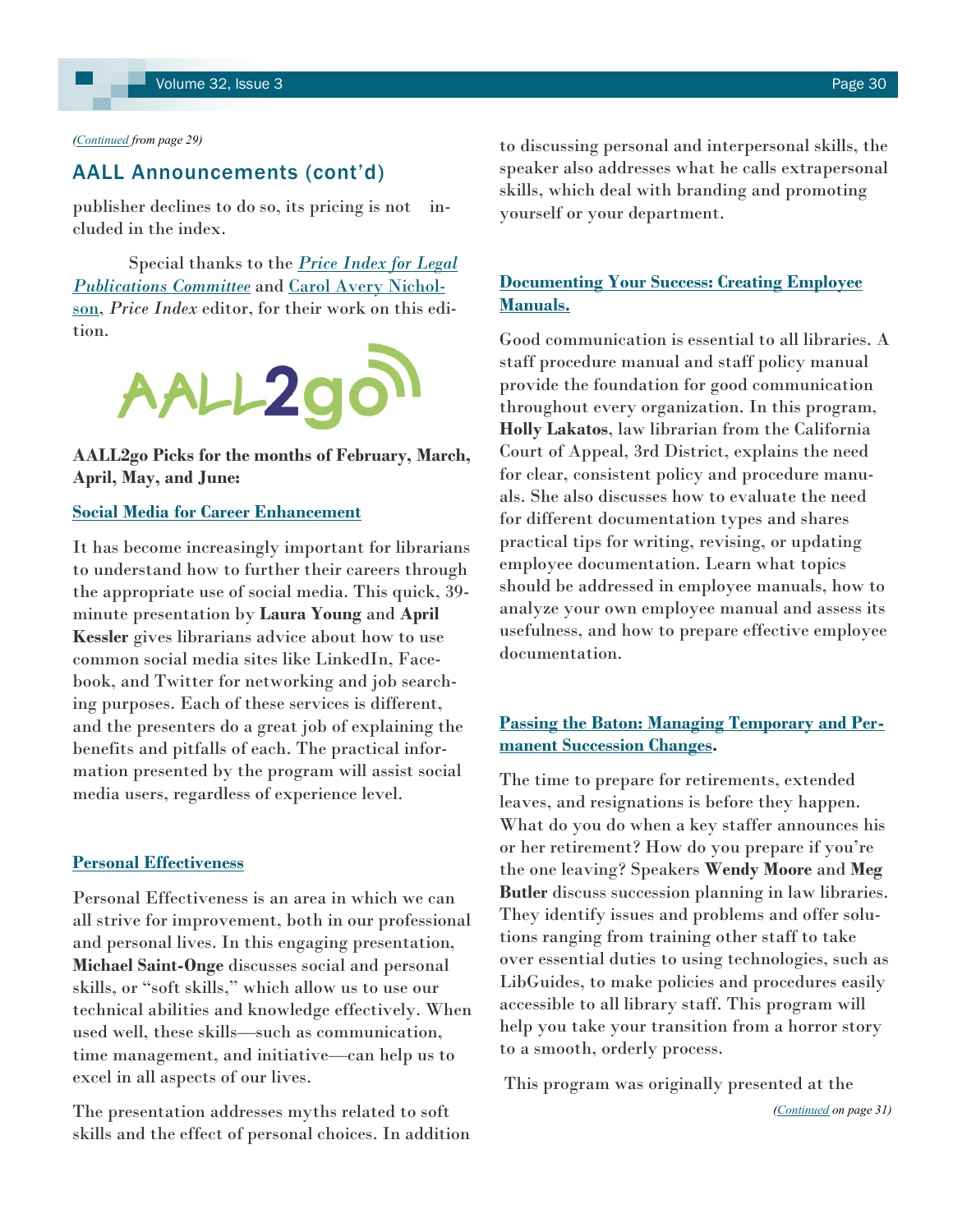# <span id="page-30-0"></span>AALL Announcements (cont'd)

*([Continued](#page-29-0) from page 30)*



2012 Annual Meeting in Boston. It is available as a streaming audio and can be accessed via AALL2go.

### **[Embedding Librarians to Add Value to Your In](http://aall.sclivelearningcenter.com/index.aspx?PID=6278&SID=153727)[stitution](http://aall.sclivelearningcenter.com/index.aspx?PID=6278&SID=153727)**

Transactions or relationships? Service providers or team partners? Embedded librarianship takes the librarian from behind the reference desk into partnerships with faculty and attorneys. Speakers **David Shumaker, Marguerita T. Young-Jones, and Owen G. Smith** discuss how to implement successful embedded librarian programs in academic, firm, and court law libraries and how these very different organizations can benefit from them. This program was originally presented at the 2012 Annual Meeting in Boston. It is available as a streaming audio and can be accessed via AALL2go.

**Find these programs and more than 80 other free continuing education programs and webinars for AALL members at [AALL2go.](http://aall.sclivelearningcenter.com/index.aspx)**